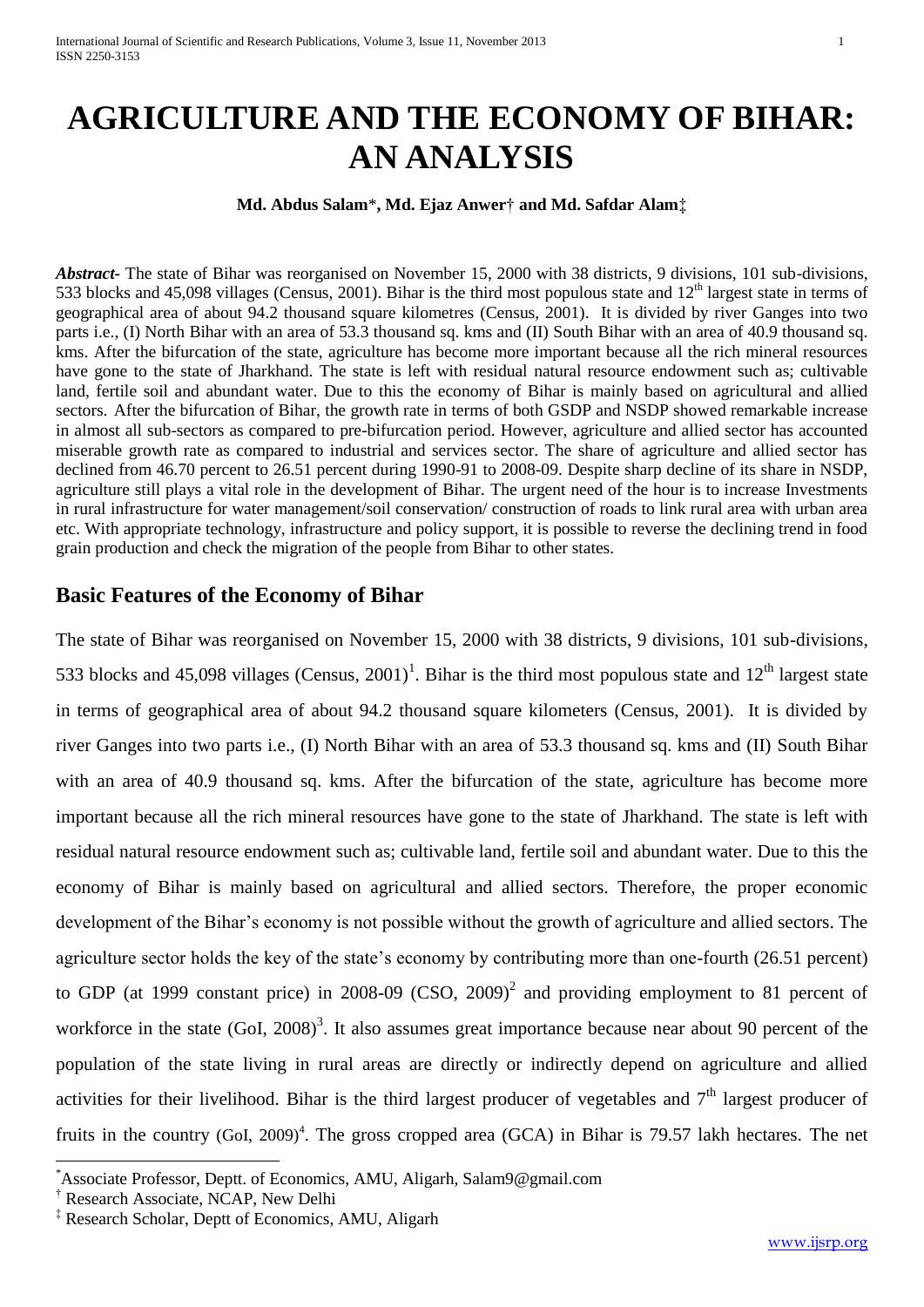sown area comprises of 57.25 lakh hectares  $(Gol, 2008)^5$ . The state has several rivers such as Ganga, Sone, Bagmati, Kosi, Budhi Gandak, Punpun, etc. Statistics reveal that about 41 percent of cultivated area is floodprone and another forty percent is drought-prone.

As the state is endowed with appropriate climatic conditions for the cultivation of a wide range of crops and trees. Based on soil characteristics, rainfall, temperature and terrain, three main Agricultural Climatic Zone (Agro-Climatic Zones) in Bihar have been identified  $(GoB, 2009)^6$ . These are:

Zone-I: (North Alluvial Plain): It includes the districts of West Champaran, East-Champaran, Gopalganj, Siwan, Saran, Sitamarhi, Muzaffarpur, Madhubani, Darbhanga, Samastipur, Sheohar, Begusarai and Vaishali. The Zone receives an annual rainfall of about 1040-1450 mm. The soil is mostly sandy loam and loam.

Zone-II: (North-East Alluvial Plain): It includes eight districts which are Saharsa, Purnea, Katihar, Supaul, Khagaria, Madhepura, Kishanganj, and Araria. The annual rainfall in this Zone ranges between 1200-1700 mm. The soil is mostly sandy loam and clay loam.

Zone-III: (South Zone Alluvial Plain): This covers the largest area comprising 17 districts. It is generally divided into two sub-Zones, which are the eastern and western parts. This Zone receives about 990-1240 mm of annual rainfall and has a variety of soils-sandy loam, clay loam, loam and clay.

*Zone-III (A):* (East-South Alluvial Plain): It comprises, Sheikhpura, Lakhisarai, Jamui, Munger, Bhagalpur and Banka.

*Zone-III (B):* (West-South Alluvial Plain): The districts like Patna, Nalanda, Gaya, Aurangabad, Nawadah, Jehanabad, Arwal, Bhojpur, Buxar, Rohtas and Bhabhua are included in this Zone.

From Table-1, it can be observed that each Zone has its unique agricultural characteristics due to differential climatic factor leading to wide range of socio-economic diversities. Agriculture is the main occupation of the state and because of this state is predominantly rural. Data shows that about 89.50 percent of the population is living in rural areas for their livelihood against 74.30 per cent for the country as a whole. The literate people in the state accounted for 47.53 percent of the total population, with 59.68 percent and 33.12 percent being the male and female respectively (Census, 2001; GoB, 2003<sup>7</sup>). The  $61<sup>st</sup>$  NSSO round reveals that with regard to both total number of poor, Bihar stands the second in the country. About 41.4 per cent of the population is still living below poverty line in the state, as compared to only 27.5 percent at all-India level (GoI, 2009)<sup>8</sup>.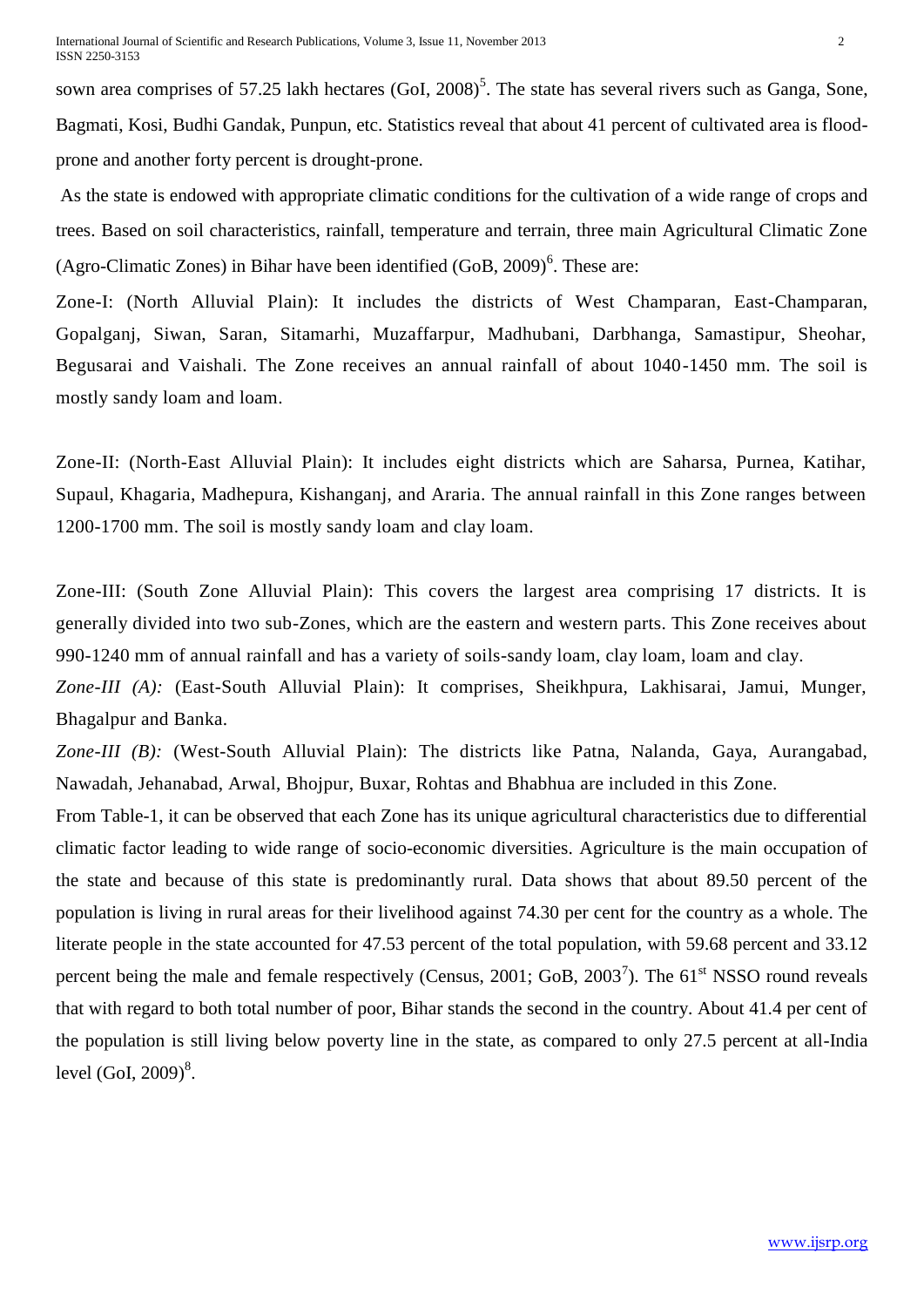| <b>Zones</b>  | <b>Districts</b>                                                                                                                                                              |                      | Area in (M. Ha)    |                     | <b>Soil</b>                    | Ph                     | Initiation/<br><b>Cessation</b>                                                    | <b>Total</b><br>rainfall  | <b>Temperature</b><br>(Degree<br><b>Celsius</b> ) |     | <b>Main Cropping Systems</b>                                                                                                                                                                              |
|---------------|-------------------------------------------------------------------------------------------------------------------------------------------------------------------------------|----------------------|--------------------|---------------------|--------------------------------|------------------------|------------------------------------------------------------------------------------|---------------------------|---------------------------------------------------|-----|-----------------------------------------------------------------------------------------------------------------------------------------------------------------------------------------------------------|
|               |                                                                                                                                                                               | <b>Total</b><br>Area | NSA#               | <b>Irrigated</b>    |                                |                        | of rainfall                                                                        | (mm)                      | Max                                               | Min |                                                                                                                                                                                                           |
| Zone-1        | West<br>East<br>and<br>Gopal<br>Champaran,<br>Siwan,<br>ganj, Saran,<br>Sitamarhi,<br>Muzaffarpur,<br>Vaishali,<br>Darbhanga,<br>Samastipur, Sheohar,<br>Madhubani, Begusarai | 3.26                 | 2.15<br>$(65.95)*$ | 0.86<br>$(40.00)**$ | Sandy<br>Loam,<br>Loam         | 6.5<br>$\omega$<br>8.4 | $12^{th}$ June/30 <sup>th</sup><br>to $10^{\text{th}}$<br>Sep<br>Oct               | $1040-$<br>1450<br>(1245) | 36.6                                              | 7.7 | Rice-Wheat, Maize-Wheat, Maize-<br>Arhar, Maize-Potato-Moong, Maize-<br>Potato-Moong,<br>Sweet<br>Maize-<br>Mustard-Moong, Rice-Potato-Maize,<br>Rice-Sugarcane                                           |
| Zone-2        | Purnea, Katihar<br>Madhepura, Saharsa<br>Araria, Kishanganj<br>Supaul, Khagaria,                                                                                              | 2.08                 | 1.21<br>(58.17)    | 0.24<br>(19.83)     | Sandy<br>Loam,<br>Clay<br>Loam | 6.8<br>$\omega$<br>7.8 | 7 <sup>th</sup><br>June/30 $th$ Sep<br>to $10^{th}$ Oct                            | 1200-<br>1700<br>(1450)   | 33.8                                              | 8.8 | Jute-Rice.<br>Jute-Wheat,<br>Jute-Rice-<br>Wheat, Jute-Rice-Wheat, Jute-Potato,<br>Jute-Khalai-Wheat, Jute-Rice-Wheat,<br>Jute-Potato, Jute-Khalai-Wheat,<br>Jute-Mustard, Jute-Pea, Rice-Wheat-<br>Moong |
| Zone-3<br>(A) | Banka, Munger, Jamui<br>Lakhisarai, Shekhpura<br>Bhagalpur                                                                                                                    | 1.11                 | 0.49<br>(44.14)    | 0.21<br>(42.86)     | Sandy<br>Loam,                 | 6.8                    | June/ $30th$<br>$15^{\text{th}}$<br>to $10^{\text{th}}$<br>Sep<br>Oct              | 990-1240<br>(1115)        | 37.1                                              | 7.8 | Rice-Wheat-Moong,<br>Rice-Wheat,<br>Rice-Gram-Rice, Rice-Potato-Onion,<br>Rice-Rai-Moong, Rice-Bar seem,<br>Rice-Wheat-Moong, Rice-Wheat,<br>Rice-Gram-Rice, Rice-Gram-Moong                              |
| Zone-3<br>(B) | Patna,<br>Gaya,<br>Jahanabad<br>Nalanda,<br>Nawada.<br>Rohatas,<br>Bhojpur,<br>Buxar,<br>Aurangabad,<br>Kaimur, Arwal                                                         | 2.92                 | 1.68<br>(57.53)    | 1.37<br>(81.15)     | Clay<br>Loam,<br>Loam.<br>Clay | 8.0                    | $10^{\text{th}}$<br>June/<br>$30^{\text{th}}$<br>Sep<br>to<br>$10^{\text{th}}$ Oct |                           |                                                   |     | Rice-Gram-Moong, Rice-Wheat                                                                                                                                                                               |
| <b>Total</b>  | <b>Bihar</b>                                                                                                                                                                  | 9.37                 | 5.53<br>(59.02)    | 2.68<br>(48.46)     |                                |                        |                                                                                    |                           |                                                   |     |                                                                                                                                                                                                           |

## **Table-1: Important Features of Agro-Climatic Zones of Bihar**

*Source: Data based on compiled from ministry of agriculture, Government of Bihar*

*Note: \* Figures in parenthesis are % to geographical area.\*\* Figures in parenthesis are % to net area sown. # NSA: Net sown Area*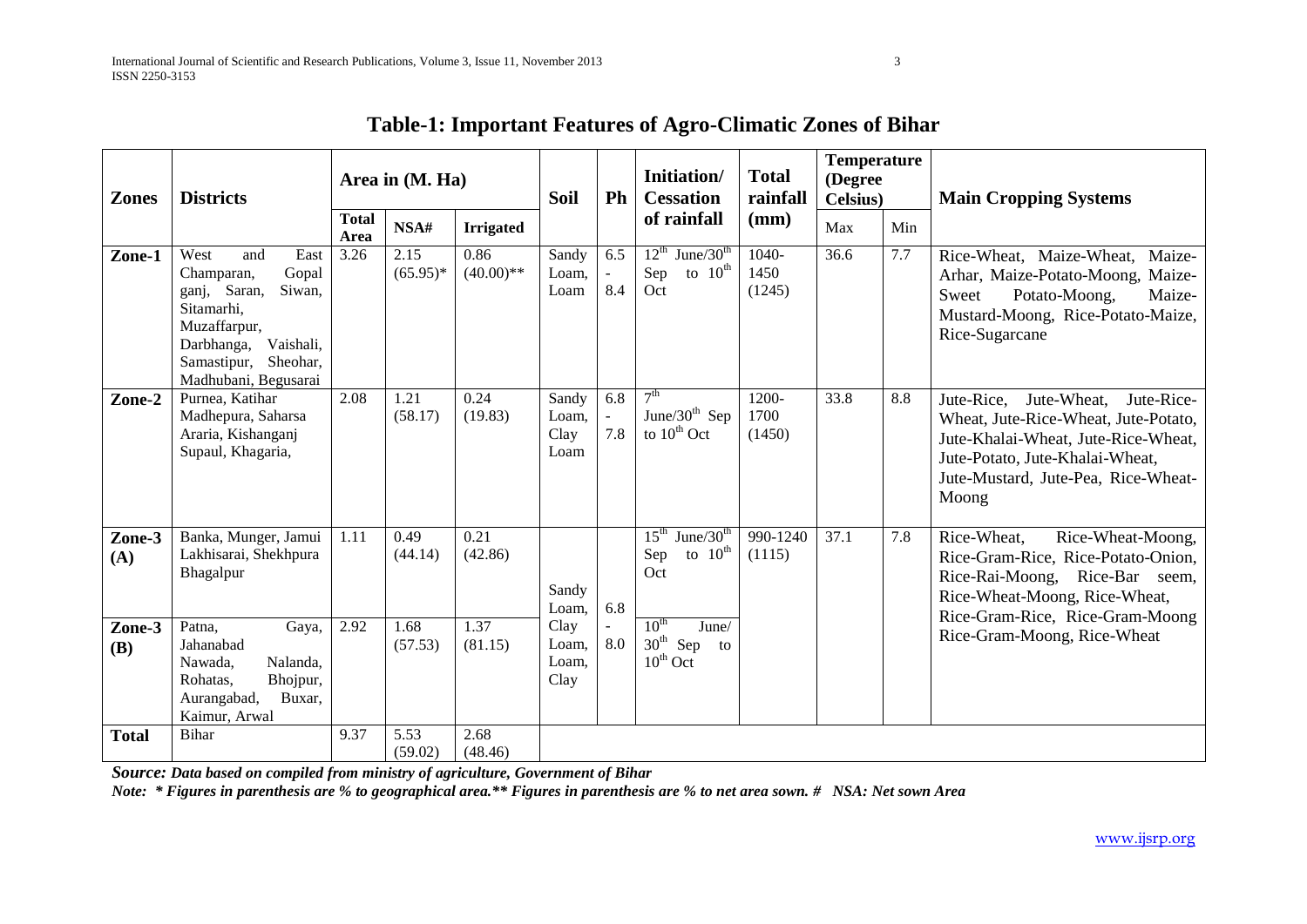ISSN 2250-3153



**Figure-1: Agro-Climatic Zone-wise Map of Bihar**

*Source:* www.krishi.bih.nic.in

The state is the poorest by all the means of socio-economic indicators (Table-2). A large group of landless labour from rural areas of the state migrates to other states like Punjab, Delhi, Mumbai and even in some parts of U. P in the sowing and harvesting seasons for their livelihood.

| Description                                                               | Bihar | India   |
|---------------------------------------------------------------------------|-------|---------|
| Total Geographical Area, (Sq. Kms.) Census, 2001                          | 94163 | 3287240 |
| Population Density (2001)                                                 | 880   | 324     |
| Sex Ratio (Number of Female Per Thousand of Male) (2001)                  | 921   | 933     |
| Decadal Growth of Population (1991-2001)                                  | 28.4  | 21.3    |
| Total Population in Millions (2001)                                       | 83.0  | 1028.7  |
| Total Rural Population (in Millions) (2001)                               | 74.3  | 742.5   |
| Total Urban Population (in Millions) (2001)                               | 8.7   | 286.1   |
| Total Male Population (2001)                                              | 43.2  | 532.2   |
| Total Female Population (2001)                                            | 39.8  | 496.5   |
| Percentage of Urban Population (2001)                                     | 10.5  | 27.8    |
| Percentage of Rural Population (2001)                                     | 89.5  | 72.2    |
| Total Literacy Rate (2001)                                                | 47.5  | 64.8    |
| Total Rural Literacy Rate (2001)                                          | 43.9  | 58.7    |
| Total Urban Literacy Rate (2001)                                          | 71.9  | 79.9    |
| Total Male Literacy Rate (2001)                                           | 33.1  | 53.7    |
| Total Female Literacy Rate (2001)                                         | 33.1  | 53.7    |
| Rural Female Literacy Rate (2001)                                         | 29.6  | 46.1    |
| Total Poverty Ratio (NSSO-61 <sup>st</sup> Round, 2004-05)                | 41.4  | 27.5    |
| Total Rural Poverty Ratio (2004-05)                                       | 42.1  | 28.3    |
| Agriculture Worker as Percentage of Total (Main + Marginal Worker) (2001) | 74.6  | 58.4    |
| Agriculture Worker as Percentage of Total Rural Worker (2001)             | 81.3  | 73.3    |
| Work Participation Rate (2001)                                            | 33.9  | 39.3    |

**Table-2: Basic Features of the Economy of Bihar**

*Source:* Census of India, 1991& 2001 and NSSO, Government of India, New Delhi.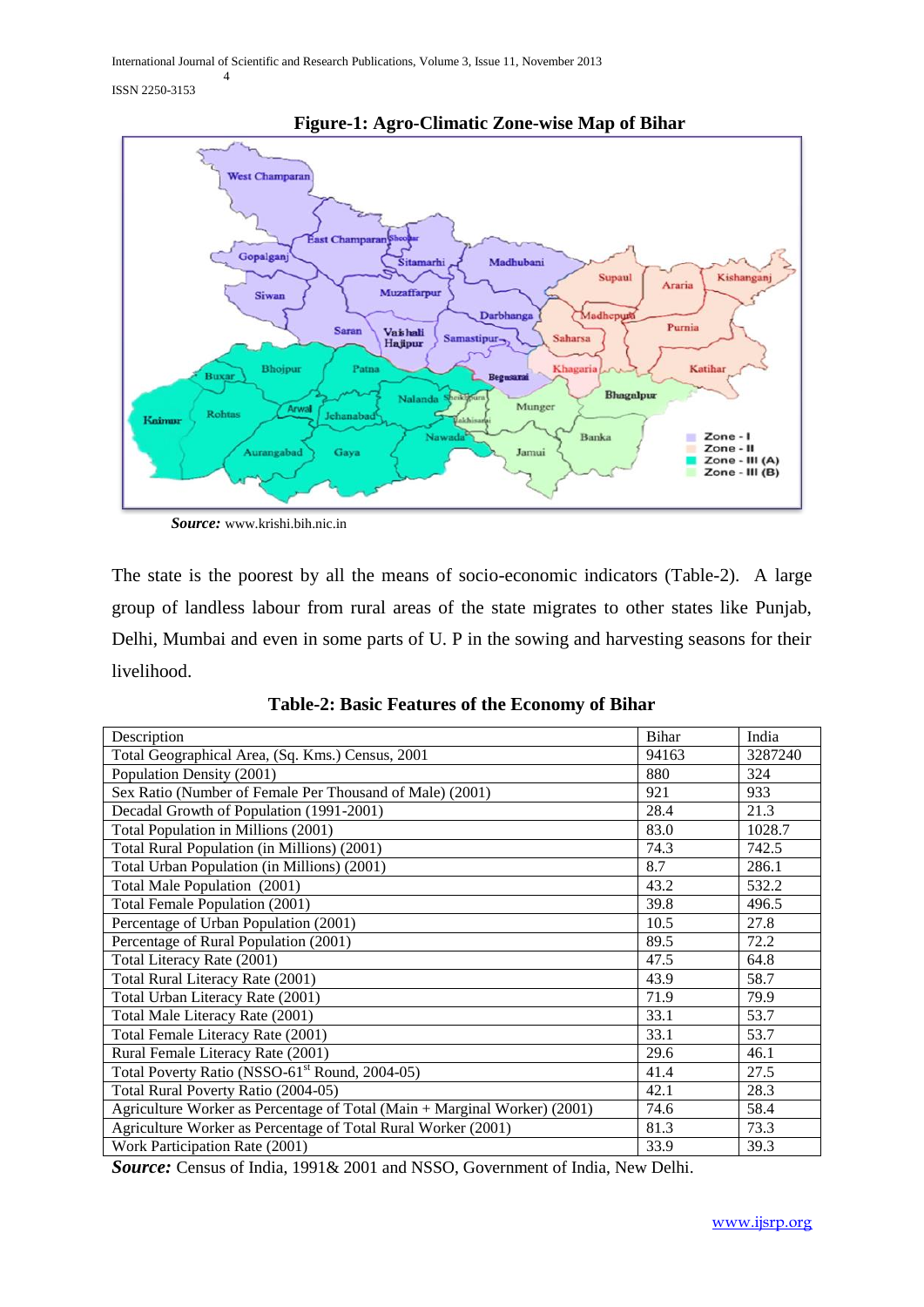The state is also frequently affected by the two sets of natural disasters like; flood and drought. Occurrence of the two consecutive natural disasters in form of tough drought and severe flood brought setback to agriculture. In 2007, the entire north Bihar was hit by the severe flood; consequently, the loss of cropped area was 16.63 lakh hectares in the state of Bihar  $(GoB, 2008)$ <sup>9</sup>. The state also suffers from very poor investment (public and private) in agriculture, as compared to the other states as well as major eastern states of the country. Consequently, the agriculture in Bihar has low productivity with lower cropping intensity among the major eastern states of India.

#### **Growth and Pattern of Major Agriculture Crops**

In this Section of this paper an attempt has been made to analyze the growth and pattern in area, production and yield of food grains vis-à-vis non-food grain crops in Bihar over the period from 1990-91 to 2007-08 along with the agro-climatic Zones of Bihar for the period from 1999-00 to 2006. Cropping pattern is the reflection of the family needs and the market demands in an area with the viewpoint of wheat has been the most profitable in the past. The needs and opportunities changes over time with change in technology, market demand and degree of openness of the economy. Cropping pattern being practiced by farmers depends on the quality of land, irrigation facilities, and other agro-climatic and socio-economic conditions of the area. Expansion in cultivable area is the determinant of growth in the production of food grains. The gross and net sown area in the state is estimated at 79.57 and 57.25 lakh hectares respectively with the cropping intensity of 1.38 percent  $(Gol, 2008)^{10}$ . Both the cultivable area and production of food grains show increasing trends during prebifurcation period i.e. 1990-91 to 1999-2000. In terms of annual growth rate, both in area and production of food grains declined significantly during post-bifurcation period. It is evident that there is no scope for further increase in the cultivable area under food grains. Thus, increasing the yield and cropping intensity are the best options for accelerating the growth of agricultural production in the state. It can be observed from the Table-3 that the CAGR of area under food grains has significantly decreased from 3.14 percent per annum in prebifurcation period to 2.70 percent per annum in post-bifurcation period. It is due to decrease in area under almost all cereals, coarse cereals and pulses. The area under non-food grains registered miserable growth; it increased from 1.03 percent per annum to 1.11 percent per annum during the pre and post-bifurcation period respectively. This is because of the decrease in the area under oilseeds, jute, measta, fruits, sugarcane and jute. It is important to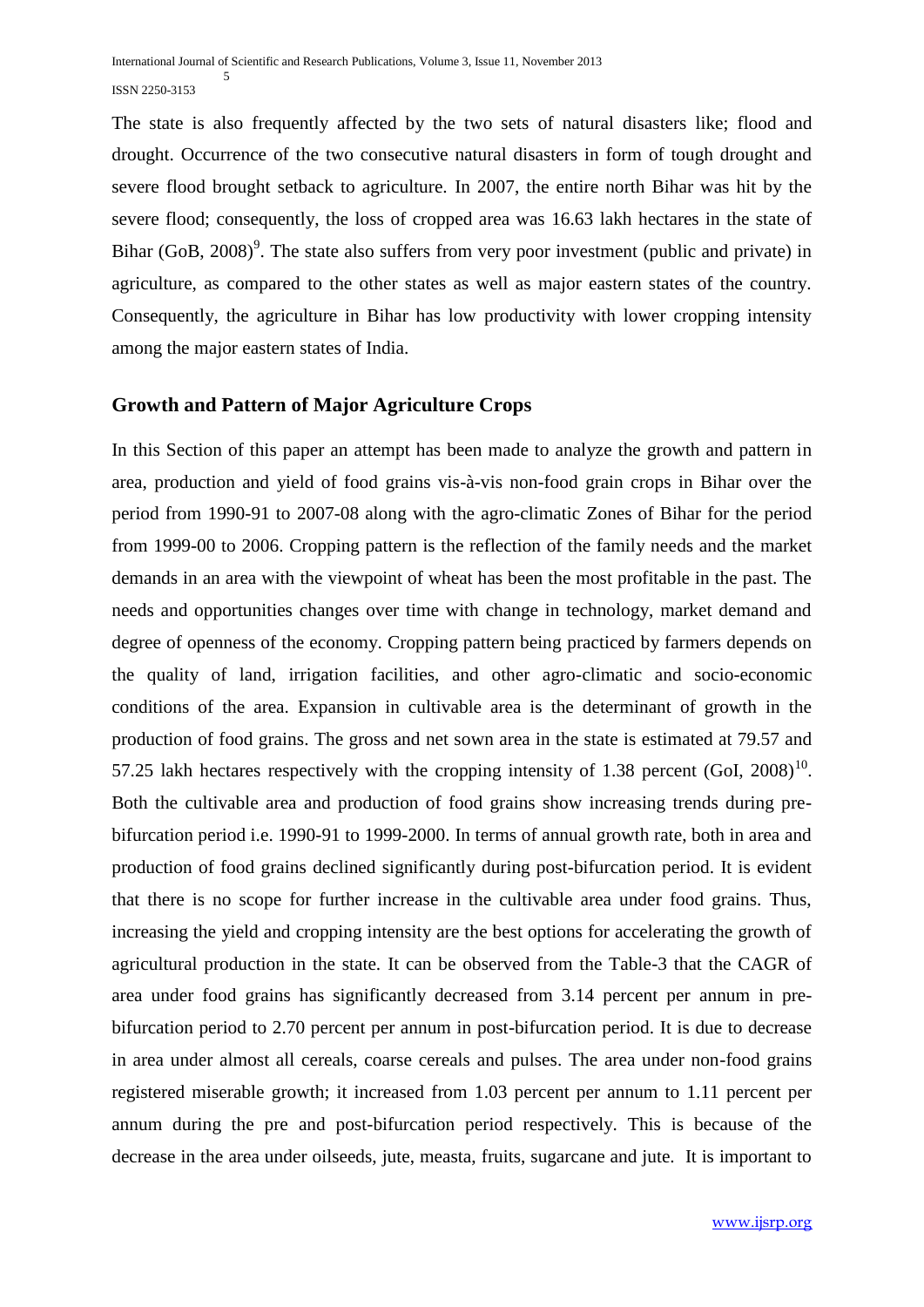highlight that the area under food grains still occupies more than 86 percent of total cropped area due to the traditional cropping pattern as well as traditional food habits. The crop-wise analysis of the data reveals that among the cereal crops, rice is one of the most widely cultivated crops in Bihar. However, the area under rice is constantly declining over the period but stood first in all the three comparative years at 3684 thousand hectares (Tha) in 1991-92, 3657 Tha and 3573 Tha in 2001 and 2007-08 respectively. The area under wheat shows everincreasing trends and holds the second foremost growing crops in all the comparative years in Bihar. Thus, the area under wheat grew up by 1925 Tha to 2067 Tha and further to 2163 Tha. The area under coarse cereals, oilseeds and pulses demonstrate a declining trend in the year 2007-08 as compared to 2000-01.

**Table-3: CAGR (Based on Dummy Technique) of Area, Production and Yield of Major Crops of Bihar (1991-92 to 2007-08)**

|                   |              | Year        |             |         | <b>CAGR</b> |             |            |
|-------------------|--------------|-------------|-------------|---------|-------------|-------------|------------|
| <b>Region</b>     | <b>Crops</b> | 1991-<br>92 | 2000-<br>01 | 2007-08 | Pre         | <b>Post</b> | Over-all   |
| Area              | Food grains  | 7408        | 9883.2      | 9876    | $3.14**$    | $2.70*$     | $2.57*$    |
| (In'000 Hectare)  |              | (84.5)      | (87.5)      | (86.3)  |             |             |            |
|                   | Non-         | 1359.5      | 1410        | 1570.8  | $1.03***$   | $1.11*$     | $1.13*$    |
|                   | Food grains  | (15.5)      | (12.5)      | (13.7)  |             |             |            |
| <b>Production</b> | Food grains  | 9192        | 12066       | 11770   | $6.46*$     | $1.65***$   | 0.27       |
| (In'000 MT)       |              | (31.4)      | (38.9)      | (34.0)  |             |             |            |
|                   | Non-         | 20107       | 18969       | 22797   | $-1.74$     | $-0.53$     | $-0.17$    |
|                   | Food grains  | (68.6)      | (61.1)      | (66.0)  |             |             |            |
| <b>Yield</b>      | Food grains  | 1241        | 1221        | 1192    | $3.22**$    | $-1.02$     | $-2.24**$  |
| (Kg/Hectare)      |              | (7.7)       | (8.3)       | (7.6)   |             |             |            |
|                   | Non-         | 14790       | 13453       | 14513   | $-2.74***$  | $-1.62**$   | $-1.28***$ |
|                   | Food grains  | (92.3)      | (91.7)      | (92.4)  |             |             |            |

Source: Based on Data Compiled and Computed from Ministry of Agriculture, Govt. of Bihar, Indiastat.com, CMIE, Agriculture, various issues.

*Figure in parenthesis is percentages share of total area, production and yield of food grains and non-food grains Note: For Calculation, See Appendix-2 (A, B and C).*

*Where: \*, \*\* and \*\*\* are the 1 percent, 5 percent and 10 percent level of significance respectively.*

*# CAGR percent: Pre-Bifurcation period from 1991-92 to 1999-00 and Post-Bifurcation period: 2000-01 to 2007-08. Note:Figure in parenthesis are the percentages share of area, production and Yield of food grains and non-food grains to the total agriculture (selected major crops),Food grains include: total cereals, total coarse cereals and pulses, and Non-food grains comprises rapeseeds and mustard, linseeds, groundnuts, jute, measta, sugarcane, fruits and vegetables. While, area in thousand hectares (Tha), Production in thousands metric tonnes (TMT) and Yield TMT/Tha.*

*Missing data of area and Production has been interpolated and extrapolated as per the nature of the data for crops like: Small Millets for the year, 1991-92, seasamum by Y= a+bt formula, while; Area and Production of vegetables has been interpolated for the year 1993-94 and 1994-95 and computed by Y = a+bt+ct<sup>2</sup> formula, and further more small millets for the year 1993-94, 1995-96, 1997-98 and 2000-01 and gram for 1999-2000, Measta for 1992-93, 1993-94 has been interpolated by*  $Y_t = Y_o(1+r)^t$ *.*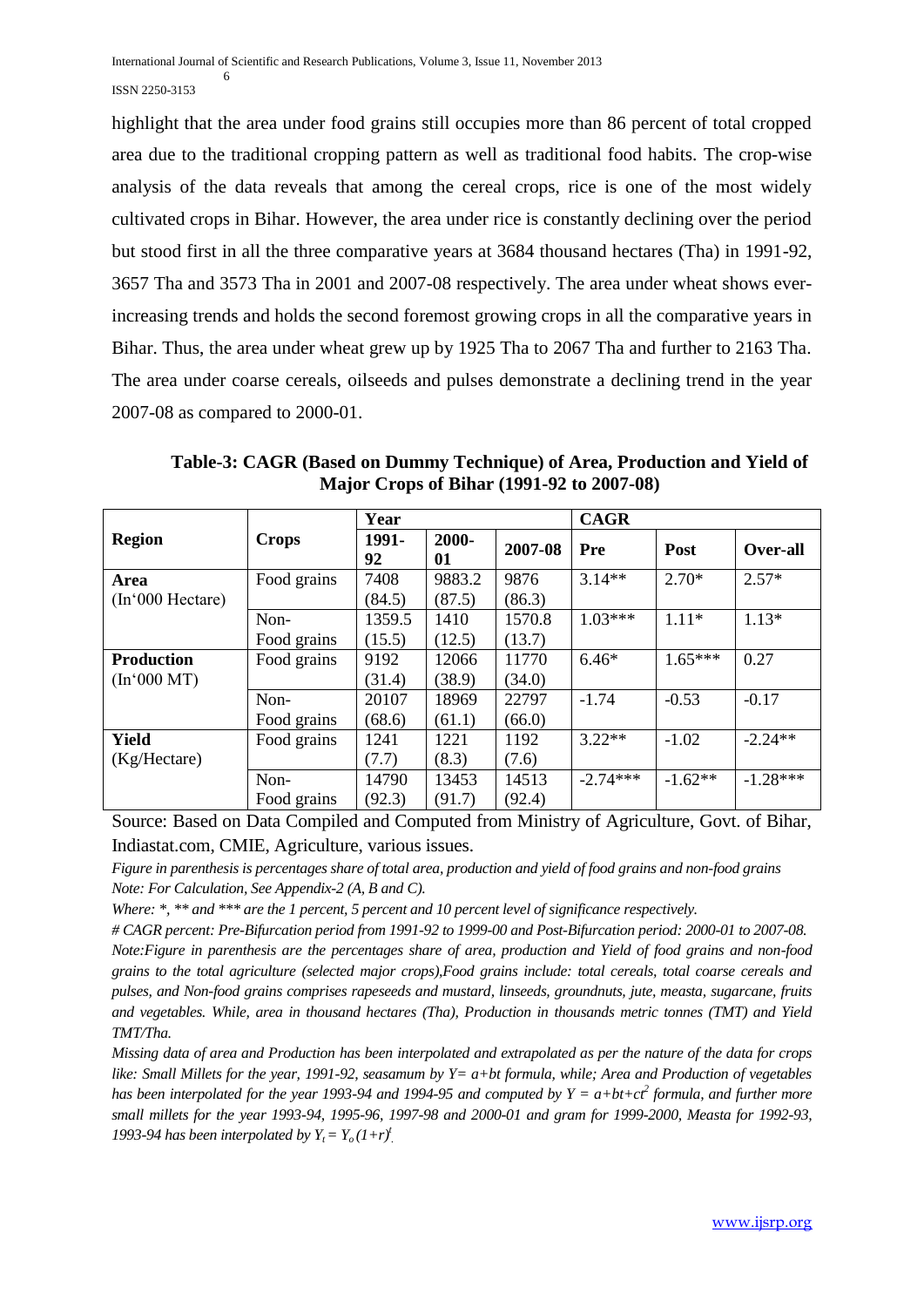The area under vegetables increased drastically from 577 Tha in 1991-92 to 708 Tha in 2000-01 and further to 824 Tha in 2007-08. While the area under fruits shows a miserable increasing trend. The area under fruits grew from 267 Tha to 268 Tha and further to 286 Tha during the same period. Similarly area under total commercial crops namely; groundnuts and sugarcane has shown remarkable increase during 2007-08 as against the earlier period 2000-01. Finally, it can be observed from the data that Bihar has, to some extent, diversified in favour of horticulture and commercial crops during the over-all period. The change in cropping pattern in the state between pre and postbifurcation period indicates significant shift from food grains to non-food grains like fruits and vegetables, fibers, etc., especially from coarse cereals (jowar, barley, ragi and small millets) and pulses to groundnuts, sugarcane, fibers and vegetables. Therefore, it can be said that Bihar has diversified in favour of horticulture and commercial crops, but it registered a growth rate of 1.11 per cent per annum which is significance at 1 percent level of significance in the post-bifurcation period in Bihar (Table-3). The SID value also supports that, the diversification in favour of horticulture crops in Bihar has increased from 0.788 in 1990-91 to 0.820 in 2005-06. Thus, the hypothesis that cultivation area has not shifted from traditional crops to horticultural and commercial crops in Bihar is rejected.

#### **Area, Production and Yield of Food grains (Rice and Wheat)**

Table-4 reveals that during 1999-00, highest area of 12.13 lakh hectares (Lha) has been accounted under aghani rice in Zone-3(B) while lowest area of 1.91 Lha under same crop has been recorded in Zone-3(A). In case of summer rice highest area of 1.02 Lha has been recorded in Zone-2, only 0.01 Lha area in both Zone-3(A) and Zone-3(B). Highest area of 4.06 Lha under bhadai rice has been accounted in Zone -1 while only 0.01 Lha in Zone-3(A). Highest (9.15 Lha) and lowest (1.58 Lha) area under wheat cultivation has been recorded in Zone-1 and Zone-3(A) respectively. Area under the aghani rice in Zone-3(B) remains continuously highest till 2005-06 in Bihar, whereas Zone-3(A) has recorded continuously lowest in each year till 2005-06. The area under bhadai (autumn) rice recorded highest in Zone-1 and lowest area in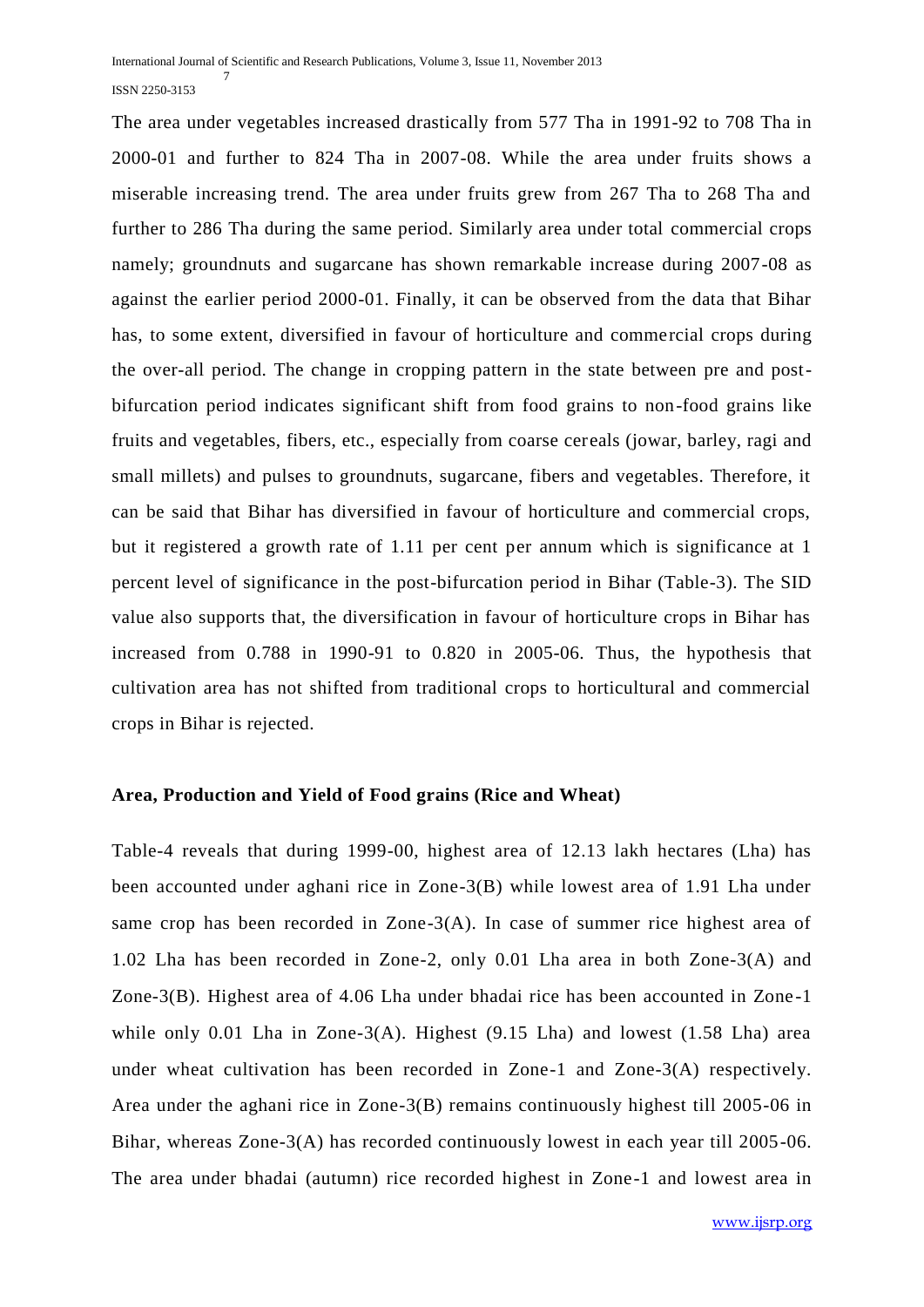Zone-3(A) in each year. Like bhadai rice, area under wheat cultivation recorded highest and lowest in Zone-1 and Zone-3(A) respectively in each year. Like area, production of aghani rice has recorded highest and lowest in Zone-3(B) and Zone-3(A) respectively in each year. Again the highest production of summer rice has been recorded in Zone-2 throughout the entire study time. Zone-1 has recorded the highest production of bhadai rice in each year. It is observed that the Zone-1 has recorded highest production of wheat till 2002-2003 while during 2003-2004 highest production of 14.83 lakh metric tonnes (LMT) has been recorded in Zone-3(B) but in 2004-05 and 2005-06 Zone-1 has produced highest amount of wheat. Again, in case of yield of aghani rice Zone-3(B) has recorded highest in each year except in 2004-05 when highest yield of 1.02 metric tonnes per hectare (MT/Ha) has been recorded in Zone - 3(A). The yield of summer rice has been recorded highest 1.75 MT/Ha in Zone-2 in each year except in 2002-03. Highest yield of bhadai rice has been found in different Zones in different years, i.e., 1.41 MT/Ha, 1.34 MT/Ha and 1.27 MT/Ha in Zone-1 during 1999-00, 2001-02 and 2003-04 respectively; 1.35 MT/Ha, 1.01 MT/Ha and 1.01 MT/Ha in Zone-2 during 2000-01, 2004-05 and 2005-06 respectively; while 1.17 MT/Ha in Zone-3(B) during 2002-03. A noticeable Figure is observed that the highest Figure of the total production and yield of wheat have been observed in different Zones in each year. During 1999-00 to 2002-03 and 2005-06 highest yield has been recorded in Zone-3(B).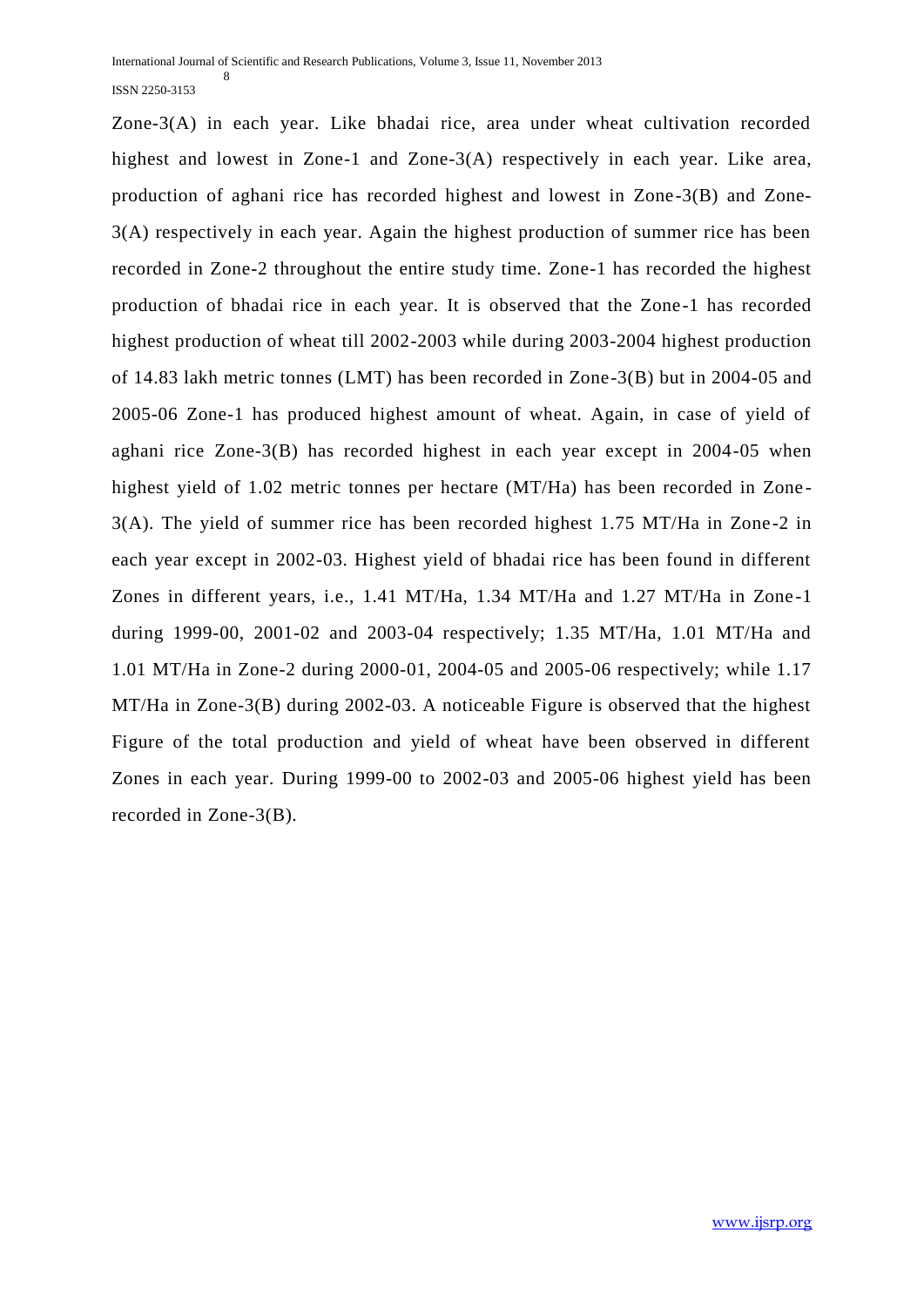| Table-4: Agro-Climatic Zone-wise Area, Production and Yield of Different Food Crops |
|-------------------------------------------------------------------------------------|
| Since 1999-00 to 2005-06 in Bihar                                                   |

| <b>Crops</b>      | Agro                            | Area in lakh Hectares (Lha) |               |               |                |                |             |                | <b>Production (in lakh Metric Tonnes (LMT))</b> |             |             |              |             |                |             | Yield (Production lakh MT/Area lakh Hectares) |             |                |             |             |             |               |
|-------------------|---------------------------------|-----------------------------|---------------|---------------|----------------|----------------|-------------|----------------|-------------------------------------------------|-------------|-------------|--------------|-------------|----------------|-------------|-----------------------------------------------|-------------|----------------|-------------|-------------|-------------|---------------|
|                   | <b>Climatic</b><br><b>Zones</b> | 1999<br>-00                 | 2000<br>$-01$ | 2001<br>$-02$ | 2002<br>$-03$  | 2003-<br>04    | 2004-<br>05 | 2005-<br>06    | 1999.<br>$\bf{00}$                              | 2000-<br>01 | 2001-<br>02 | 2002-<br>03  | 2003-<br>04 | 2004-<br>05    | 2005-<br>06 | 1999-<br>00                                   | 2000-<br>01 | $2001 -$<br>02 | 2002-<br>03 | 2003-<br>04 | 2004-<br>05 | 2005<br>$-06$ |
| Aghani<br>Rice    | Zone-1                          | 8.93                        | 9.12          | 8.89          | 9.06           | 9.03           | 8.72        | 8.77           | 12.36                                           | 12.08       | 14.38       | 10.1         | 10.5        | 5.19           | 6.76        | 1.38                                          | 1.32        | 1.62           | 1.11        | 1.16        | 0.6         | 0.77          |
|                   | Zone-2                          | 6.34                        | 5.57          | 5.63          | 5.54           | 5.56           | 5.29        | 5.26           | 7.58                                            | 6.29        | 5.37        | 6.05         | 7.71        | 4.1            | 5.07        | 1.2                                           | 1.13        | 0.95           | 1.09        | 1.39        | 0.78        | 0.96          |
|                   | Zone- $3(A)$                    | 1.91                        | 3.01          | 2.53          | 2.88           | 2.83           | 2.47        | 2.61           | 2.52                                            | 3.64        | 3.22        | 3.99         | 3.85        | 2.53           | 2.83        | 1.32                                          | 1.21        | 1.27           | 1.38        | 1.36        | 1.02        | 1.09          |
|                   | Zone- $3(B)$                    | 12.13                       | 11.71         | 11.58         | 11.33          | 11.65          | 9.11        | 9.42           | 23.56                                           | 22.37       | 23.53       | 21.91        | 23.83       | 5.25           | 15.57       | 1.94                                          | 1.91        | 2.03           | 1.93        | 2.04        | 0.58        | 1.65          |
|                   | <b>All Bihar</b>                | 29.3                        | 29.4          | 28.64         | 28.81          | 29.07          | 25.6        | 26.05          | 46.02                                           | 44.38       | 46.49       | 42.05        | 45.9        | 17.07          | 30.23       | 1.57                                          | 1.51        | 1.62           | 1.46        | 1.58        | 0.67        | 1.16          |
| <b>Summe</b>      | Zone-1                          | 0.22                        | $0.2\,$       | 0.19          | 0.22           | 0.2            | 0.2         | 0.19           | 0.31                                            | 0.34        | 0.36        | 0.38         | 0.24        | 0.21           | 0.18        | 1.39                                          | 1.71        | 1.88           | 1.72        | 1.23        | 1.06        | 0.96          |
| r Rice            | Zone-2                          | 1.02                        | 1.04          | 0.95          | 0.99           | 0.96           | 0.93        | 0.94           | 2.14                                            | 1.76        | 1.84        | 1.59         | 1.44        | 1.38           | 1.64        | 2.11                                          | 1.7         | 1.94           | 1.61        | 1.5         | 1.49        | 1.75          |
|                   | Zone-3 $(A)$                    | 0.01                        | 0.01          | 0.01          | $\overline{0}$ | $\overline{0}$ | $\Omega$    | $\theta$       | 0.01                                            | 0.01        | 0.01        | $\mathbf{0}$ | 0.01        | $\overline{0}$ | 0.01        | 1.86                                          | 1.63        | 1.84           | 0.26        | 1.4         | 1.34        | 1.36          |
|                   | Zone- $3(B)$                    | 0.01                        | 0.01          | 0.01          | 0.01           | $\overline{0}$ | 0.01        | $\overline{0}$ | 0.01                                            | 0.01        | 0.01        | 0.01         | 0.01        | 0.01           | 0.01        | 1.83                                          | 1.56        | 1.91           | 1.52        | 1.41        | 1.23        | 1.47          |
|                   | <b>All Bihar</b>                | 1.25                        | 1.25          | 1.15          | 1.21           | 1.17           | 1.14        | 1.13           | 2.47                                            | 2.13        | 2.22        | 1.97         | 1.7         | 1.62           | 1.83        | 1.98                                          | 1.7         | 1.93           | 1.62        | 1.45        | 1.42        | 1.61          |
| <b>Bhadai</b>     | Zone-1                          | 4.06                        | 4.33          | 4.49          | 4.41           | 4.14           | 4.21        | 3.97           | 5.72                                            | 5.72        | 6.02        | 4.8          | 5.28        | 3.72           | 3.59        | 1.41                                          | 1.32        | 1.34           | 1.09        | 1.27        | 0.88        | 0.9           |
| (Autum<br>n) Rice | Zone-2                          | 1.31                        | 1.55          | 1.39          | 1.19           | 1.35           | 1.3         | 1.37           | 1.22                                            | 2.1         | 1.3         | 1.19         | 1.55        | 1.31           | 1.38        | 0.93                                          | 1.35        | 0.93           |             | 1.14        | 1.01        | 1.01          |
|                   | Zone- $3(A)$                    | 0.01                        | 0.01          | 0.02          | 0.01           | 0.01           | 0.02        | 0.01           | 0.01                                            | 0.01        | 0.03        | 0.01         | 0.01        | 0.01           | 0.01        | 1.15                                          | 1.27        | 1.24           | 1.08        | 1.23        | 0.91        | 0.91          |
|                   | Zone- $3(B)$                    | 0.03                        | 0.02          | 0.07          | 0.02           | 0.03           | 0.02        | 0.04           | 0.03                                            | 0.03        | 0.08        | 0.02         | 0.04        | 0.02           | 0.04        | 1.16                                          | 1.3         | 1.23           | 1.17        | 1.24        | 0.91        |               |
|                   | <b>All Bihar</b>                | 5.41                        | 5.92          | 5.97          | 5.63           | 5.54           | 5.53        | 5.39           | 6.98                                            | 7.87        | 7.42        | 6.03         | 6.88        | 5.06           | 5.02        | 1.29                                          | 1.33        | 1.24           | 1.07        | 1.24        | 0.91        | 0.93          |
| Wheat             | Zone-1                          | 9.15                        | 9.04          | 9.27          | 9.19           | 8.92           | 9.07        | 9.13           | 20.07                                           | 19.78       | 18.5        | 16.51        | 14.72       | 16             | 12.02       | 2.19                                          | 2.19        | 2              | 1.8         | 1.65        | 1.76        | 1.32          |
|                   | Zone-2                          | 3.47                        | 3.62          | 3.9           | 3.82           | 3.67           | 3.52        | 3.42           | 7.14                                            | 7.43        | 6.76        | 6.11         | 4.6         | 4.82           | 2.82        | 2.06                                          | 2.05        | 1.73           | 1.6         | 1.25        | 1.37        | 0.83          |
|                   | Zone- $3(A)$                    | 1.58                        | 1.65          | 1.5           | 1.48           | 1.57           | 1.49        | 1.35           | 2.66                                            | 2.86        | 2.49        | 2.31         | 2.73        | 2.03           | 1.82        | 1.68                                          | 1.73        | 1.66           | 1.56        | 1.74        | 1.37        | 1.35          |
|                   | Zone- $3$ $(B)$                 | 6.61                        | 6.36          | 6.6           | 6.82           | 6.61           | 6.2         | 6.12           | 15.96                                           | 14.1        | 16.19       | 15.42        | 14.83       | 9.78           | 11.12       | 2.41                                          | 2.22        | 2.45           | 2.26        | 2.25        | 1.58        | 1.82          |
|                   | <b>All Bihar</b>                | 20.81                       | 20.67         | 21.26         | 21.3           | 20.77          | 20.28       | 20.02          | 45.84                                           | 44.17       | 43.93       | 40.36        | 36.89       | 32.63          | 27.78       | 2.2                                           | 2.14        | 2.07           | 1.89        | 1.78        | 1.61        | 1.39          |

 *Source[: http://krishi.bih.nic.in](http://krishi.bih.nic.in/)*

 *Note: Where all districts of Bihar are under these agricultural Zones, which are as follows;*

*Zone-1[: W. Champaran, East Champaran, Gopalganj, Siwan, Saran, Sitamarhi, Muzaffarpur, Madhubani, Darbhanga,](http://krishi.bih.nic.in/weather_I.htm) [Samastipur, Sheohar,](http://krishi.bih.nic.in/weather_I.htm) [Begusarai, Vaishali](http://krishi.bih.nic.in/weather_I.htm)*

*Zone-2: [Saharsha, Purina, Katihar,](http://krishi.bih.nic.in/weather_II.htm) [Supaul, Khagaria, Madhepura, Kishanganj ,](http://krishi.bih.nic.in/weather_II.htm) [Araria](http://krishi.bih.nic.in/weather_II.htm)*

*Zone-3 (a)[:Bhagalpur, Sheikhpura,](http://krishi.bih.nic.in/weather_III.htm) [Lakhisarai, Jamui, Munger, Banka](http://krishi.bih.nic.in/weather_III.htm)*

Zone-3 (b):[Bhabua](http://krishi.bih.nic.in/weather_III.htm), [Rohtas](http://krishi.bih.nic.in/weather_III.htm), [Aurangabad](http://krishi.bih.nic.in/weather_III.htm), [Buxar](http://krishi.bih.nic.in/weather_III.htm), [Jahanabad](http://krishi.bih.nic.in/weather_III.htm) (Arval is included in this dist.), [Gaya](http://krishi.bih.nic.in/weather_III.htm), [Nalanda](http://krishi.bih.nic.in/weather_III.htm), [Nawada](http://krishi.bih.nic.in/weather_III.htm), [Patna](http://krishi.bih.nic.in/weather_III.htm)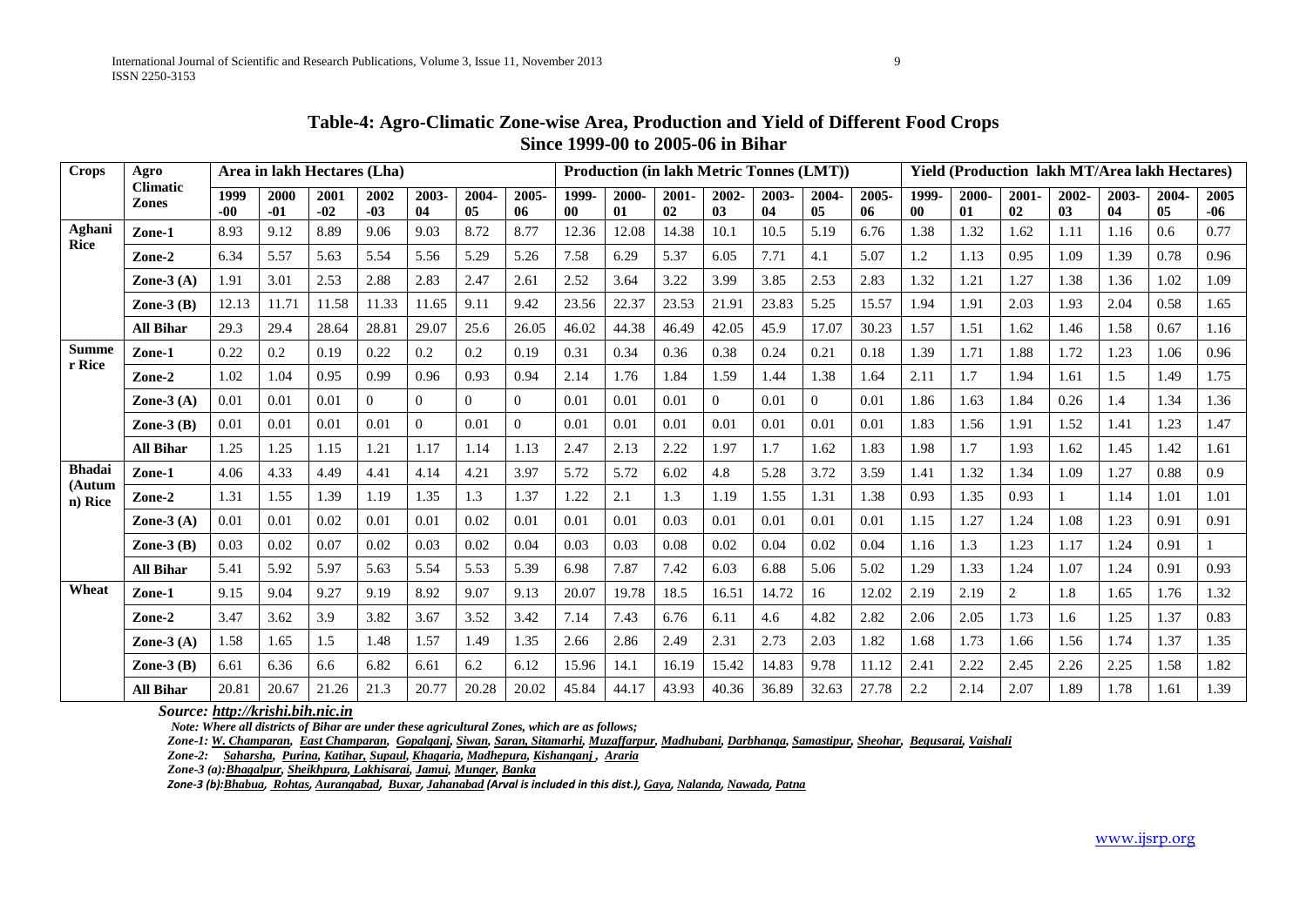|              | Agro            | Area in lakh Hectares (Lha) |       |          |                |                |                |                  | <b>Production (in lakh Metric Tonnes (LMT))</b> |       |       |                |       |                | <b>Yield (Production lakh MT/Area lakh Hectares)</b> |       |       |          |       |       |       |       |
|--------------|-----------------|-----------------------------|-------|----------|----------------|----------------|----------------|------------------|-------------------------------------------------|-------|-------|----------------|-------|----------------|------------------------------------------------------|-------|-------|----------|-------|-------|-------|-------|
| <b>Crops</b> | Climatic        | 1999-                       | 2000- | $2001 -$ | 2002-          | 2003-          | 2004-          | 2005-            | 1999-                                           | 2000- | 2001- | 2002-          | 2003- | 2004-          | 2005-                                                | 1999- | 2000- | $2001 -$ | 2002- | 2003- | 2004- | 2005- |
|              | <b>Zones</b>    | $\bf{00}$                   | 01    | 02       | 03             | 04             | 05             | -06              | -00                                             | 01    | 02    | 03             | 04    | 05             | -06                                                  | 00    | 01    | 02       | 03    | 04    | 05    | 06    |
| Aghani       | Zone-1          | 8.93                        | 9.12  | 8.89     | 9.06           | 9.03           | 8.72           | 8.77             | 12.36                                           | 12.08 | 14.38 | 10.1           | 10.5  | 5.19           | 6.76                                                 | .38   | .32   | .62      | 1.11  | 1.16  | 0.6   | 0.77  |
| Rice         | Zone-2          | 6.34                        | 5.57  | 5.63     | 5.54           | 5.56           | 5.29           | 5.26             | 7.58                                            | 6.29  | 5.37  | 6.05           | 7.71  | 4.1            | 5.07                                                 | 1.2   | 1.13  | 0.95     | 1.09  | 1.39  | 0.78  | 0.96  |
|              | Zone- $3(A)$    | 1.91                        | 3.01  | 2.53     | 2.88           | 2.83           | 2.47           | 2.61             | 2.52                                            | 3.64  | 3.22  | 3.99           | 3.85  | 2.53           | 2.83                                                 | 1.32  | 1.21  | 1.27     | 1.38  | 1.36  | 1.02  | 1.09  |
|              | Zone- $3$ (B)   | 12.13                       | 11.71 | 11.58    | 11.33          | 11.65          | 9.11           | 9.42             | 23.56                                           | 22.37 | 23.53 | 21.91          | 23.83 | 5.25           | 15.57                                                | .94   | 1.91  | 2.03     | 1.93  | 2.04  | 0.58  | 1.65  |
|              | All Bihar       | 29.3                        | 29.4  | 28.64    | 28.81          | 29.07          | 25.6           | 26.05            | 46.02                                           | 44.38 | 46.49 | 42.05          | 45.9  | 17.07          | 30.23                                                | 1.57  | 1.51  | .62      | 1.46  | 1.58  | 0.67  | 1.16  |
| Summer       | Zone-1          | 0.22                        | 0.2   | 0.19     | 0.22           | 0.2            | 0.2            | 0.19             | 0.31                                            | 0.34  | 0.36  | 0.38           | 0.24  | 0.21           | 0.18                                                 | 1.39  | 1.71  | l.88     | 1.72  | 1.23  | 1.06  | 0.96  |
| Rice         | Zone-2          | 1.02                        | 1.04  | 0.95     | 0.99           | 0.96           | 0.93           | 0.94             | 2.14                                            | 1.76  | 1.84  | 1.59           | 1.44  | 1.38           | 1.64                                                 | 2.11  | 1.7   | .94      | 1.61  | 1.5   | 1.49  | 1.75  |
|              | Zone- $3(A)$    | 0.01                        | 0.01  | 0.01     | $\overline{0}$ | $\overline{0}$ | $\overline{0}$ | $\Omega$         | 0.01                                            | 0.01  | 0.01  | $\overline{0}$ | 0.01  | $\overline{0}$ | 0.01                                                 | 1.86  | 1.63  | .84      | 0.26  | 1.4   | l.34  | 1.36  |
|              | Zone- $3$ $(B)$ | 0.01                        | 0.01  | 0.01     | 0.01           | $\Omega$       | 0.01           |                  | 0.01                                            | 0.01  | 0.01  | 0.01           | 0.01  | 0.01           | 0.01                                                 | 1.83  | 1.56  | 1.91     | 1.52  | 1.41  | 1.23  | 1.47  |
|              | All Bihar       | 1.25                        | 1.25  | 1.15     | 1.21           | 1.17           | 1.14           | 1.13             | 2.47                                            | 2.13  | 2.22  | 1.97           | 1.7   | 1.62           | 1.83                                                 | 1.98  | 1.7   | l.93     | 1.62  | 1.45  | 1.42  | 1.61  |
| Bhadai       | Zone-1          | 4.06                        | 4.33  | 4.49     | 4.41           | 4.14           | 4.21           | 3.97             | 5.72                                            | 5.72  | 6.02  | 4.8            | 5.28  | 3.72           | 3.59                                                 | 1.41  | .32   | .34      | 1.09  | 1.27  | 0.88  | 0.9   |
| (Autumn      | Zone-2          | 1.31                        | 1.55  | 1.39     | 1.19           | 1.35           | 1.3            | 1.37             | 1.22                                            | 2.1   | 1.3   | 1.19           | 1.55  | 1.31           | 1.38                                                 | 0.93  | 1.35  | 0.93     |       | 1.14  | 1.01  | 1.01  |
| Rice         | Zone- $3(A)$    | 0.01                        | 0.01  | 0.02     | 0.01           | 0.01           | 0.02           | 0.01             | 0.01                                            | 0.01  | 0.03  | 0.01           | 0.01  | 0.01           | 0.01                                                 | 1.15  | 1.27  | 1.24     | 1.08  | 1.23  | 0.91  | 0.91  |
|              | Zone- $3$ $(B)$ | 0.03                        | 0.02  | 0.07     | 0.02           | 0.03           | 0.02           | 0.04             | 0.03                                            | 0.03  | 0.08  | 0.02           | 0.04  | 0.02           | 0.04                                                 | 1.16  | 1.3   | .23      | 1.17  | 1.24  | 0.91  |       |
|              | All Bihar       | 5.41                        | 5.92  | 5.97     | 5.63           | 5.54           | 5.53           | 5.39             | 6.98                                            | 7.87  | 7.42  | 6.03           | 6.88  | 5.06           | 5.02                                                 | 1.29  | 1.33  | l.24     | 1.07  | 1.24  | 0.91  | 0.93  |
| Wheat        | Zone-1          | 9.15                        | 9.04  | 9.27     | 9.19           | 8.92           | 9.07           | 9.13             | 20.07                                           | 19.78 | 18.5  | 16.51          | 14.72 | 16             | 12.02                                                | 2.19  | 2.19  | 2        | 1.8   | 1.65  | 1.76  | 1.32  |
|              | Zone-2          | 3.47                        | 3.62  | 3.9      | 3.82           | 3.67           | 3.52           | 3.42             | 7.14                                            | 7.43  | 6.76  | 6.11           | 4.6   | 4.82           | 2.82                                                 | 2.06  | 2.05  | 1.73     | 1.6   | 1.25  | 1.37  | 0.83  |
|              | Zone- $3(A)$    | 1.58                        | 1.65  | 1.5      | 1.48           | 1.57           | 1.49           | $\overline{.}35$ | 2.66                                            | 2.86  | 2.49  | 2.31           | 2.73  | 2.03           | 1.82                                                 | 1.68  | 1.73  | .66      | 1.56  | 1.74  | 1.37  | 1.35  |
|              | Zone- $3$ $(B)$ | 6.61                        | 6.36  | 6.6      | 6.82           | 6.61           | 6.2            | 6.12             | 15.96                                           | 14.1  | 16.19 | 15.42          | 14.83 | 9.78           | 11.12                                                | 2.41  | 2.22  | 2.45     | 2.26  | 2.25  | 1.58  | 1.82  |
|              | All Bihar       | 20.81                       | 20.67 | 21.26    | 21.3           | 20.77          | 20.28          | 20.02            | 45.84                                           | 44.17 | 43.93 | 40.36          | 36.89 | 32.63          | 27.78                                                | 2.2   | 2.14  | 2.07     | 1.89  | 1.78  | 1.61  | .39   |

#### **Table-4: Agro-Climatic Zone-wise Area, Production and Yield of Different Food Crops Since 1999-00 to 2005-06 in Bihar**

*Source: [http://krishi.bih.nic.in](http://krishi.bih.nic.in/)*

 *Note: Where all districts of Bihar are under these agricultural Zones, which are as follows;*

*Zone-1[: W. Champaran, East Champaran, Gopalganj, Siwan, Saran, Sitamarhi, Muzaffarpur, Madhubani, Darbhanga, Samastipur, Sheohar,](http://krishi.bih.nic.in/weather_I.htm) [Begusarai, Vaishali](http://krishi.bih.nic.in/weather_I.htm)*

*Zone-2: [Saharsha, Purina, Katihar,](http://krishi.bih.nic.in/weather_II.htm) [Supaul, Khagaria, Madhepura, Kishanganj ,](http://krishi.bih.nic.in/weather_II.htm) [Araria](http://krishi.bih.nic.in/weather_II.htm)*

*Zone-3 (a)[:Bhagalpur, Sheikhpura,](http://krishi.bih.nic.in/weather_III.htm) [Lakhisarai, Jamui, Munger, Banka](http://krishi.bih.nic.in/weather_III.htm)*

Zone-3 (b):[Bhabua](http://krishi.bih.nic.in/weather_III.htm), [Rohtas](http://krishi.bih.nic.in/weather_III.htm), [Aurangabad](http://krishi.bih.nic.in/weather_III.htm), [Buxar](http://krishi.bih.nic.in/weather_III.htm), [Jahanabad](http://krishi.bih.nic.in/weather_III.htm) (Arval is included in this dist.), [Gaya](http://krishi.bih.nic.in/weather_III.htm), [Nalanda](http://krishi.bih.nic.in/weather_III.htm), [Nawada](http://krishi.bih.nic.in/weather_III.htm), [Patna](http://krishi.bih.nic.in/weather_III.htm)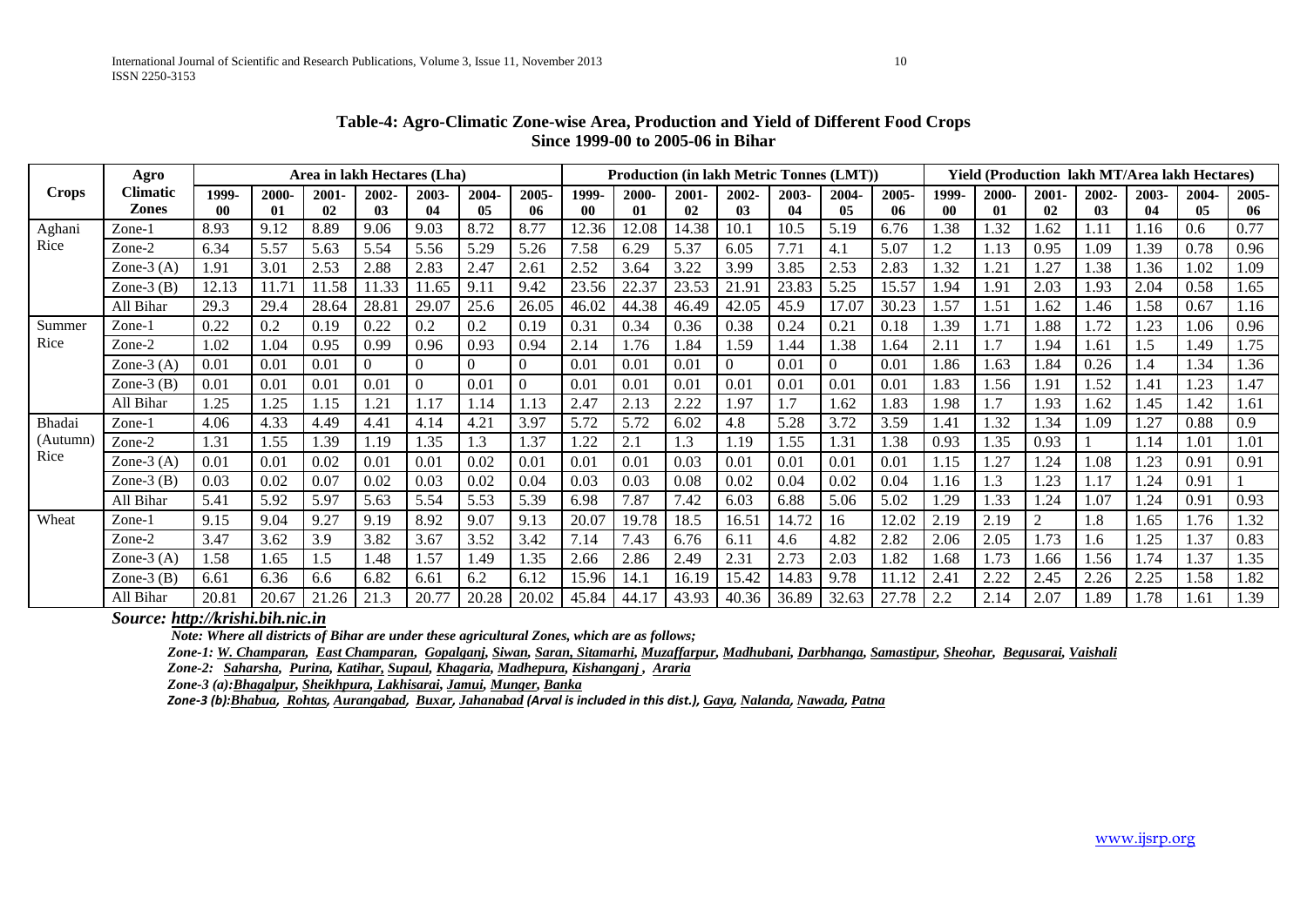#### **Share of Area, Production and Yield of Food grains**

Table-5 shows that the share of area and production of food crops in different agro-climatic Zones in the state. During 1999-2000, Zone-3(B) has recorded as highest as 41.4 percent area under aghani rice and its highest share with fluctuated Figure continued till 2005-06. Zone-3(A) has recorded lowest share of area under aghani rice, i.e. 6.5 percent in 1999-00, 10.2 percent in 2000-01, 8.8 percent in 2001-02, 10.0 percent in 2002-03, 9.7 percent in both 2003-04 and 2004-05 and 10 percent in 2005-06. It can also be observed that summer rice is cultivated mainly in Zone-2 which accounts highest share in each year till 2005-06 in Bihar. While Zone-3(A) and Zone 3(B) are placed at bottom in the share of area under summer rice. In the state, highest share of area under bhadai rice has been registered in Zone-1: i.e., 75.1 percent, 73.2 percent, 75.2 percent, 78.3 percent, 74.8 percent, 76.0 percent and 73.6 percent in 1999-00, 2000-01, 2001-02, 2002-03, 2003-04, 2004-05 and 2005-06 respectively. In case of area under wheat cultivation, highest share has been recorded in Zone-1 followed by Zone-3(B) in each year. While Zone-3(A) shows lowest percentage share of area under wheat in each year, i.e. 7.4 percent, 8.0 percent, 7.9 percent, 7.6 percent, 8.2 percent, 8.3 percent, and 7.5 percent in 1999-00, 2000-01, 2001-02, 2002-03, 2003-04, 2004-05, and 2005-06 respectively. Likewise the highest percentage share of production of aghani rice, summer rice and bhadai rice has been recorded in Zone-3(B), Zone-2 and Zone-1 respectively. The percentage share of production of aghani rice in Zone-3(B) has been accounted for 51.2 percent, 50.4 percent, 50.6 percent, 52.1 percent, 51.9 percent, 30.7 percent, and 51.5 percent in 1999-00, 2000-01, 2001-02, 2002-03, 2003-04, 2004-05 and 2005-06 respectively. Highest percentage share of production of summer rice in Zone-2 is 86.8 percent, 82.75, 82.9 percent, 80.4 percent, 84.9 percent, 85.6 percent and 89.6 percent, while lowest Figure in Zone-3(A) is 0.4 per cent, 0.6 per cent, 0.4 per cent, 0.1 per cent, 0.3 per cent, 0.3 per cent and 0.3 per cent during 1999-00, 2000-01, 2001,02, 2002-03, 2003-04, 2004-05 and 2005-06 respectively. Zone-1 has recorded highest percentage share in production of wheat accounting 43.8 per cent, 44.8 per cent, 42.1 per cent, 40.9 per cent, 39.9 per cent, 49.0 per cent and 43.3 per cent in 1999-00, 2000-01, 2001-02, 2002-03, 2003-04, 2004-05 and 2005-06 respectively. Zone-3(A) recorded lowest percentage of 6.2 per cent, 6.9 per cent, 6.2 per cent, 6.1 per cent, 7.9 per cent, 7.6 per cent and 7.8 per cent in 1999-00, 2000-01, 2001-02, 2002-03, 2003-04, 2004-05 and 2005-06 respectively.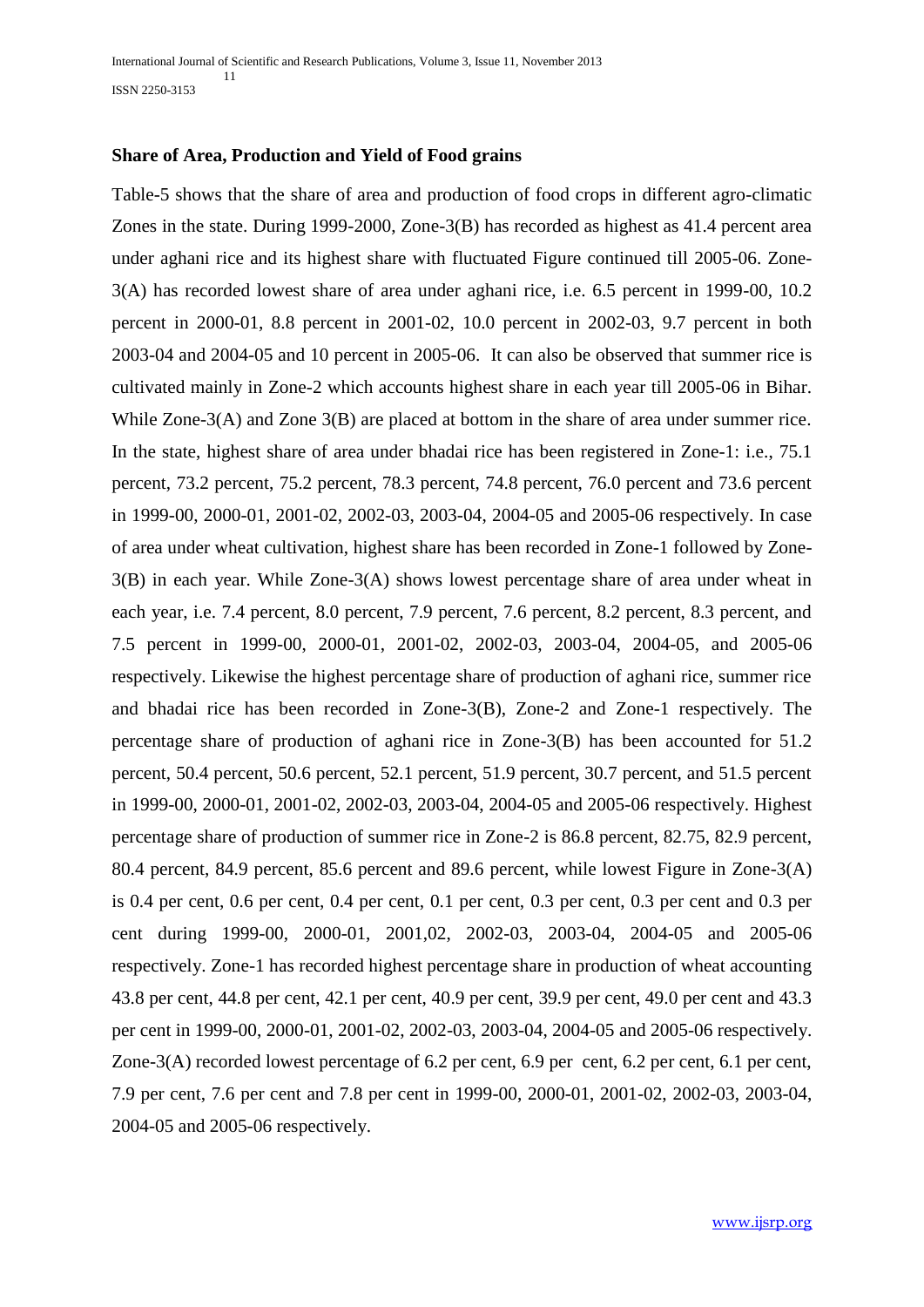|          | Agro            | Percentage Share in Area |       |       |       |       |       |       | <b>Percentage Share in Productions</b> |       |       |                |       |       |       |  |  |
|----------|-----------------|--------------------------|-------|-------|-------|-------|-------|-------|----------------------------------------|-------|-------|----------------|-------|-------|-------|--|--|
| Crops    | <b>Climatic</b> | 1999-                    | 2000- | 2001- | 2002- | 2003- | 2004- | 2005- | 1999-                                  | 2000- | 2001- | 2002-          | 2003- | 2004- | 2005- |  |  |
|          | <b>Zones</b>    | 00                       | 01    | 02    | 03    | 04    | 05    | 06    | 0 <sub>0</sub>                         | 01    | 02    | 0 <sub>3</sub> | 04    | 05    | 06    |  |  |
| Aghani   | Zone-1          | 30.5                     | 31    | 31    | 31.4  | 31.1  | 34.1  | 33.7  | 26.9                                   | 27.2  | 30.9  | 24             | 22.9  | 30.4  | 22.4  |  |  |
| Rice     | Zone-2          | 21.6                     | 18.9  | 19.7  | 19.2  | 19.1  | 20.7  | 20.2  | 16.5                                   | 14.2  | 11.5  | 14.4           | 16.8  | 24    | 16.8  |  |  |
|          | Zone- $3(A)$    | 6.5                      | 10.2  | 8.8   | 10    | 9.7   | 9.7   | 10    | 5.5                                    | 8.2   | 6.9   | 9.5            | 8.4   | 14.8  | 9.4   |  |  |
|          | Zone- $3(B)$    | 41.4                     | 39.8  | 40.5  | 39.3  | 40.1  | 35.6  | 36.1  | 51.2                                   | 50.4  | 50.6  | 52.1           | 51.9  | 30.7  | 51.5  |  |  |
|          | All Bihar       | 100                      | 100   | 100   | 100   | 100   | 100   | 100   | 100                                    | 100   | 100   | 100            | 100   | 100   | 100   |  |  |
| Summer   | Zone-1          | 17.6                     | 16.1  | 16.5  | 18    | 17    | 17.7  | 16.5  | 12.4                                   | 16.2  | 16.1  | 19.1           | 14.4  | 13.3  | 9.8   |  |  |
| Rice     | Zone-2          | 81.4                     | 82.7  | 82.4  | 81.2  | 82.3  | 81    | 82.9  | 86.8                                   | 82.7  | 82.9  | 80.4           | 84.9  | 85.6  | 89.6  |  |  |
|          | Zone- $3(A)$    | 0.4                      | 0.6   | 0.5   | 0.3   | 0.3   | 0.3   | 0.3   | 0.4                                    | 0.6   | 0.4   | 0.1            | 0.3   | 0.3   | 0.3   |  |  |
|          | Zone- $3(B)$    | 0.5                      | 0.6   | 0.6   | 0.5   | 0.4   |       | 0.3   | 0.5                                    | 0.6   | 0.6   | 0.4            | 0.4   | 0.8   | 0.3   |  |  |
|          | All Bihar       | 100                      | 100   | 100   | 100   | 100   | 100   | 100   | 100                                    | 100   | 100   | 100            | 100   | 100   | 100   |  |  |
| Bhadai   | Zone-1          | 75.1                     | 73.2  | 75.2  | 78.3  | 74.8  | 76    | 73.6  | 81.9                                   | 72.7  | 81.1  | 79.7           | 76.7  | 73.5  | 71.5  |  |  |
| (Autumn) | Zone-2          | 24.2                     | 26.3  | 23.3  | 21.1  | 24.4  | 23.4  | 25.4  | 17.4                                   | 26.7  | 17.5  | 19.8           | 22.5  | 25.9  | 27.5  |  |  |
| Rice     | Zone- $3(A)$    | 0.2                      | 0.2   | 0.4   | 0.2   | 0.2   | 0.3   | 0.2   | 0.2                                    | 0.2   | 0.4   | 0.2            | 0.2   | 0.3   | 0.2   |  |  |
|          | Zone- $3(B)$    | 0.5                      | 0.4   | 1.1   | 0.3   | 0.6   | 0.3   | 0.7   | 0.4                                    | 0.4   | 1.1   | 0.3            | 0.6   | 0.3   | 0.7   |  |  |
|          | All Bihar       | 100                      | 100   | 100   | 100   | 100   | 100   | 100   | 100                                    | 100   | 100   | 100            | 100   | 100   | 100   |  |  |
| Wheat*   | Zone-1          | 44                       | 43.7  | 43.6  | 43.1  | 43    | 44.7  | 45.6  | 43.8                                   | 44.8  | 42.1  | 40.9           | 39.9  | 49    | 43.3  |  |  |
|          | Zone-2          | 16.7                     | 17.5  | 18.3  | 17.9  | 17.7  | 17.4  | 17.1  | 15.6                                   | 16.8  | 15.4  | 15.1           | 12.5  | 14.8  | 10.1  |  |  |
|          | Zone- $3(A)$    | 7.4                      | 8.0   | 7.9   | 7.6   | 8.2   | 8.3   | 7.5   | 6.2                                    | 6.9   | 6.2   | 6.1            | 7.9   | 7.6   | 7.8   |  |  |
|          | Zone- $3(B)$    | 31.8                     | 30.8  | 31.1  | 32.0  | 31.8  | 30.6  | 30.6  | 34.8                                   | 31.9  | 36.9  | 38.2           | 40.2  | 30.0  | 40.0  |  |  |
|          | All Bihar       | 100                      | 100   | 100   | 100   | 100   | 100   | 100   | 100                                    | 100   | 100   | 100            | 100   | 100   | 100   |  |  |

## **Table-5: Agro-Climatic Zone-wise Percentage Share of Area, Production of Food grains Since 1999-00 to 2005-06 in Bihar**

*Source: Same as Table-4*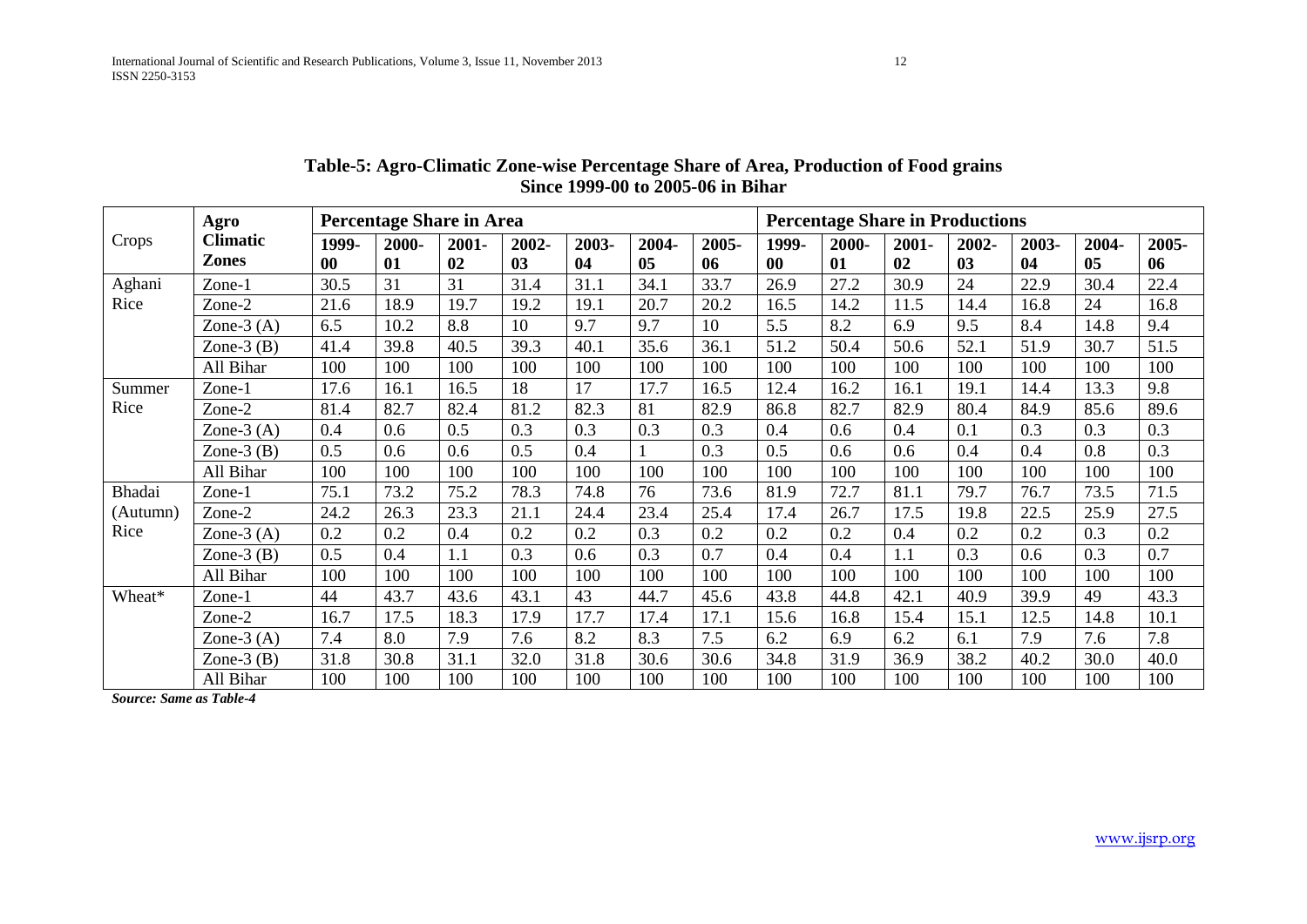## **Annual Growth Rate of Area, Production and Yield of Food grains**

Table-6 reveals the percentage change in area of production and yield of rice and wheat in different agro-climatic Zones in Bihar. The Table shows high degree of fluctuations in aghani rice. The highest annual growth of area which is 57.5 percent in Zone-3(A) during 1999-00 to 2000-01, and has recorded highest average annual growth rate of 7.8 percent during the period from 2000-01 to 2005-06. While Zone-3(B) has recorded highest negative average growth rate of -3.7 percent per annum over the same period. This is because of the decline in area under aghani rice by -21.8 percent during 2003-04 to 2004- 05. In the cultivation of summer rice, Zone-3(B) registered highest average growth rate of 9.5 percent per annum, while Zone-3(A) registered negative growth rate of -2.8 percent per annum. The total area under the cultivation of bhadai rice in Bihar has increased by 45.8 percent in Zone-3(B). A noticeable Figure is observed in the growth pattern of area under wheat. Zone-3(A) has registered highest negative average rate of -2.4 percent per annum over the period; because area under wheat has declined by -9.5 percent and -8.9 percent during 2001-02 and 2005-06 in the same Zone. The area under wheat cultivation has declined by -0.6 per cent per annum in Bihar as a whole. A wide fluctuations in the growth rate of yield of aghani rice has been observed. In the year 2000-01, all the Zones of Bihar has recorded negative growth rate, while highest positive growth of 187.3 percent yield in 2005-06 has been recorded in Zone-3(B). Thus, Zone-3(B) registered highest average rate of growth by 20.2 percent per annum among all the Zones of Bihar over the period while Zone-1 has registered lowest as well negative average growth rate of -4.7 percent per annum during the same period.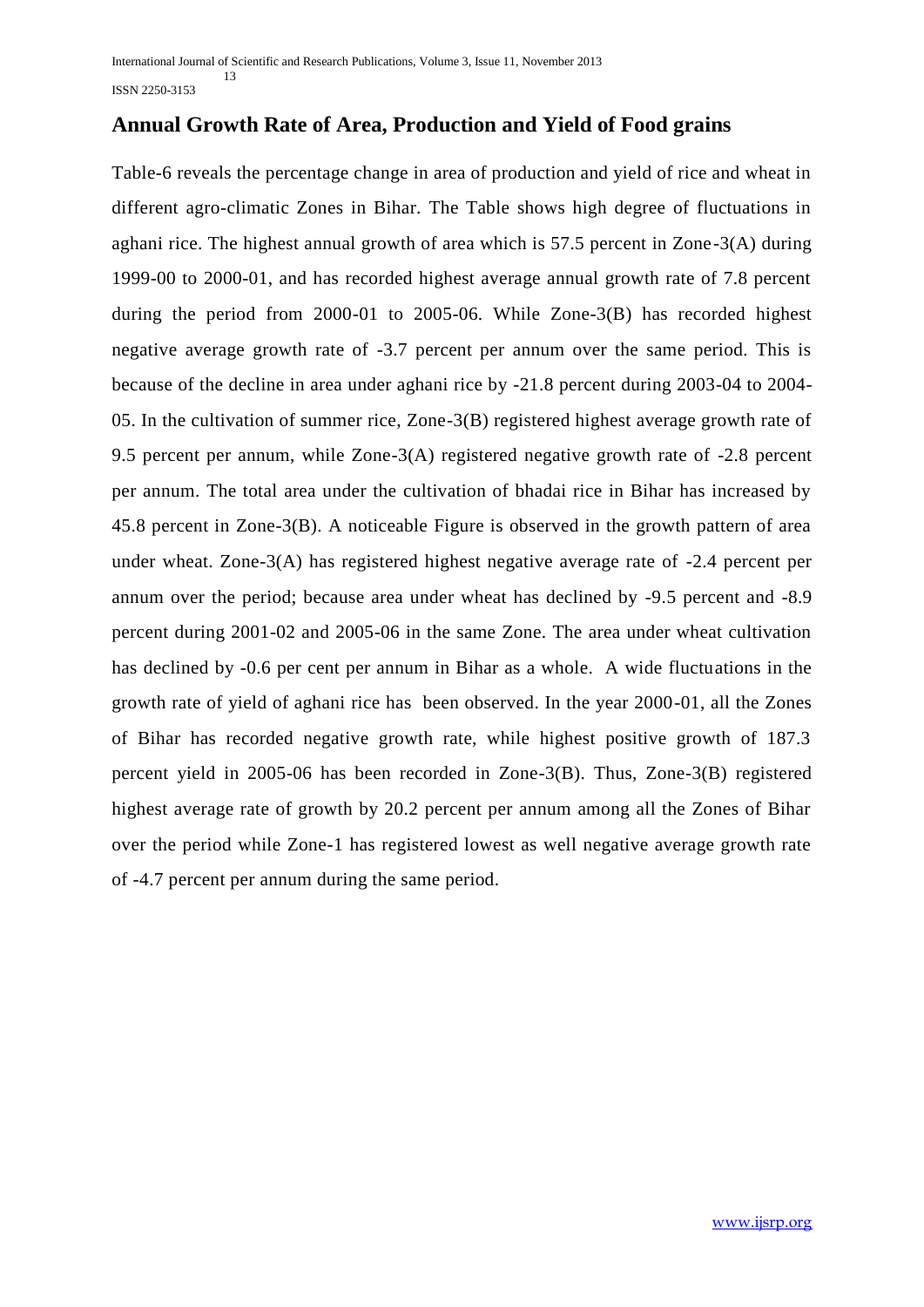| <b>Crops</b>  | <b>Growth Rates in Area</b><br>Agro |             |             |             |             |                |             |             | <b>Growth Rate in Productions</b> |             |             |             |             |             | <b>Growth Rates of Yield</b> |             |                |             |             |             |             |             |
|---------------|-------------------------------------|-------------|-------------|-------------|-------------|----------------|-------------|-------------|-----------------------------------|-------------|-------------|-------------|-------------|-------------|------------------------------|-------------|----------------|-------------|-------------|-------------|-------------|-------------|
|               | <b>Climatic</b><br><b>Zones</b>     | 2000-<br>01 | 2001-<br>02 | 2002-<br>03 | 2003-<br>04 | 2004-<br>05    | 2005-<br>06 | <b>AAGR</b> | 2000-<br>01                       | 2001-<br>02 | 2002-<br>03 | 2003-<br>04 | 2004-<br>05 | 2005-<br>06 | <b>AAGR</b>                  | 2000-<br>01 | $2001 -$<br>02 | 2002-<br>03 | 2003-<br>04 | 2004-<br>05 | 2005-<br>06 | <b>AAGR</b> |
| Aghani        | Zone-1                              | 2.1         | $-2.5$      | 1.9         | $-0.4$      | $-3.4$         | 0.6         | $-0.3$      | $-2.3$                            | 19          | $-29.8$     |             | $-50.6$     | 30.2        | $-4.92$                      | $-4.3$      | 22.            | $-31.$      | 4.4         | $-48.8$     | 29.5        | $-4.70$     |
| <b>Rice</b>   | Zone-2                              | $-12.$      |             | $-1.7$      | 0.4         | $-4.9$         | $-0.7$      | $-3.0$      | $-17$                             | $-14.8$     | 12.8        | 27.4        | $-46.8$     | 23.6        | $-2.47$                      | $-5.6$      | $-15.7$        | 14.7        | 26.8        | $-44.1$     | 24.4        | 0.08        |
|               | Zone- $3(A)$                        | 57.5        | $-15.8$     | 14          | -2          | $-12.4$        | 5.3         | 7.8         | 44.8                              | $-11.7$     | 23.9        | $-3.3$      | $-34.3$     | 11.8        | 5.20                         | -8          | 4.9            | 8.7         | $-1.4$      | $-25$       | 6.1         | $-2.45$     |
|               | Zone- $3$ $(B)$                     | $-3.5$      | $-1$        | $-2.2$      | 2.9         | $-21.8$        | 3.3         | $-3.7$      | $-5$                              | 5.2         | $-6.9$      | 8.7         | $-78$       | 196.8       | 20.13                        | $-1.6$      | 6.3            | $-4.8$      | 5.7         | $-71.9$     | 187.3       | 20.17       |
|               | All Bihar                           | 0.3         | $-2.6$      | 0.6         | 0.9         | $-12$          | 1.8         | $-1.8$      | $-3.6$                            | 4.7         | $-9.5$      | 9.1         | $-62.8$     | 77.1        | 2.50                         | $-3.9$      | 7.5            | $-10.1$     | 8.2         | $-57.8$     | 74          | 2.98        |
| Summer        | Zone-1                              | $-8.3$      | $-5.9$      | 14.8        | -9.         | $\overline{2}$ | $-7.8$      | $-2.4$      | 12.7                              | 3.7         | 5.2         | $-34.9$     | $-12.3$     | $-16.2$     | $-6.97$                      | 22.9        | 10.2           | $-8.4$      | $-28.4$     | $-14$       | $-9.1$      | $-4.47$     |
| <b>Rice</b>   | Zone-2                              | 1.9         | $-8.7$      | 4.1         | $-2.4$      | $-3.7$         | 1.4         | $-1.2$      | $-17.7$                           | 4.3         | $-13.8$     | -9          | $-4$        | 18.3        | $-3.65$                      | $-19.2$     | 14.2           | $-17.2$     | $-6.8$      | $-0.3$      | 16.7        | $-2.10$     |
|               | Zone- $3(A)$                        | 40.3        | $-28.3$     | $-24.3$     | 3.6         | $-14$          | 5.7         | $-2.8$      | 22.7                              | $-18.8$     | $-89.3$     | 456.9       | $-17.3$     | 7.2         | 60.23                        | $-12.5$     | 13.3           | $-85.9$     | 437.        | $-3.8$      | 1.4         | 58.37       |
|               | Zone- $3$ (B)                       | 22.8        | $-10.4$     | $-16.3$     | $-25.1$     | 153.4          | $-67.5$     | 9.5         | 4.5                               | 9.7         | $-33.6$     | $-30.4$     | 122.        | $-61.4$     | 1.82                         | $-14.9$     | 22.5           | $-20.7$     | $-7.1$      | $-12.3$     | 18.7        | $-2.30$     |
|               | <b>All Bihar</b>                    | 0.4         | $-8.4$      | 5.7         | $-3.7$      | $-2.2$         | $-0.9$      | $-1.5$      | $-13.6$                           | 4.1         | $-11.2$     | $-13.8$     | $-4.8$      | 13          | $-4.38$                      | $-14$       | 13.6           | $-15.9$     | $-10.5$     | $-2.7$      | 14.1        | $-2.57$     |
| <b>Bhadai</b> | Zone-1                              | 6.6         | 3.7         | $-1.7$      | $-6.1$      | 1.5            | $-5.6$      | $-0.3$      | $\Omega$                          | 5.2         | $-20.2$     | 9.9         | $-29.6$     | $-3.5$      | $-6.37$                      | $-6.2$      | 1.4            | $-18.8$     | 17.1        | $-30.6$     | 2.2         | $-5.82$     |
| (Autumn       | Zone-2                              | 19          | $-10.6$     | $-14.3$     | 13.7        | $-4.3$         | 5.9         | 1.6         | 72.7                              | $-38.4$     | $-7.9$      | 29.7        | $-15.5$     | 5.7         | 7.72                         | 45.         | $-31.$         | 7.5         | 14.1        | $-11.7$     | $-0.2$      | 3.95        |
| <b>Rice</b>   | Zone- $3(A)$                        | $-2.2$      | 100.9       | $-42.6$     | $-16.2$     | 41.3           | $-15.2$     | 11.0        | 7.8                               | 96.5        | $-50$       | $-4.5$      | 4.9         | $-15.3$     | 6.57                         | 10.3        | $-2.2$         | $-13$       | 13.9        | $-25.8$     | $-0.1$      | $-2.82$     |
|               | Zone- $3$ $(B)$                     | $-15.7$     | 195.6       | $-76$       | 102.4       | $-46.5$        | 114.9       | 45.8        | $-5.7$                            | 179.6       | $-77.2$     | 114.4       | $-60.6$     | 134.5       | 47.50                        | 11.9        | $-5.4$         | $-5$        | 6           | $-26.4$     | 9.1         | $-1.63$     |
|               | <b>All Bihar</b>                    | 9.5         | 0.9         | $-5.6$      | $-1.6$      | $-0.1$         | $-2.5$      | 0.1         | 12.7                              | $-5.7$      | $-18.8$     | 14.1        | $-26.5$     | $-0.7$      | $-4.15$                      | 2.9         | $-6.5$         | $-13.9$     | 16          | $-26.4$     | 1.8         | $-4.35$     |
| Wheat         | Zone-1                              | $-1.3$      | 2.6         | $-0.9$      | $-2.9$      | 1.7            | 0.7         | 0.0         | $-1.5$                            | $-6.5$      | $-10.7$     | $-10.9$     | 8.7         | $-24.9$     | $-7.63$                      | $-0.2$      | $-8.8$         | $-9.9$      | $-8.2$      | 6.9         | $-25.4$     | $-7.60$     |
|               | Zone-2                              | 4.5         | 7.6         | $-1.9$      | $-3.9$      | $-4.2$         | $-3$        | $-0.2$      | 4.1                               | $-9.1$      | $-9.6$      | $-24.6$     | 4.8         | $-41.6$     | $-12.67$                     | $-0.4$      | $-15.5$        | $-7.9$      | $-21.6$     | 9.3         | $-39.8$     | $-12.65$    |
|               | Zone- $3(A)$                        | 4.4         | $-9.5$      | $-1.4$      | 6.1         | $-5.2$         | $-8.9$      | $-2.4$      | 7.4                               | $-13.2$     | $-7.1$      | 18.2        | $-25.5$     | $-10.4$     | $-5.10$                      | 2.9         | $-4.1$         | $-5.8$      | 11.4        | $-21.4$     | $-1.6$      | $-3.10$     |
|               | Zone- $3(B)$                        | $-3.7$      | 3.8         | 3.3         | $-3.1$      | $-6.2$         | $-1.3$      | $-1.2$      | $-11.6$                           | 14.8        | $-4.7$      | $-3.8$      | $-34.1$     | 13.7        | $-4.28$                      | $-8.2$      | 10.7           | $-7.8$      | $-0.7$      | $-29.7$     | 15.2        | $-3.42$     |
|               | All Bihar                           | $-0.7$      | 2.9         | 0.2         | $-2.5$      | $-2.4$         | $-1.3$      | $-0.6$      | $-3.6$                            | $-0.6$      | $-8.1$      | $-8.6$      | $-11.5$     | $-14.9$     | $-7.88$                      | $-3$        | $-3.3$         | $-8.3$      | $-6.2$      | $-9.4$      | $-13.8$     | $-7.33$     |

*Source: Same as Table-4* 

*Note: AAGR: Average Annual Growth Rate*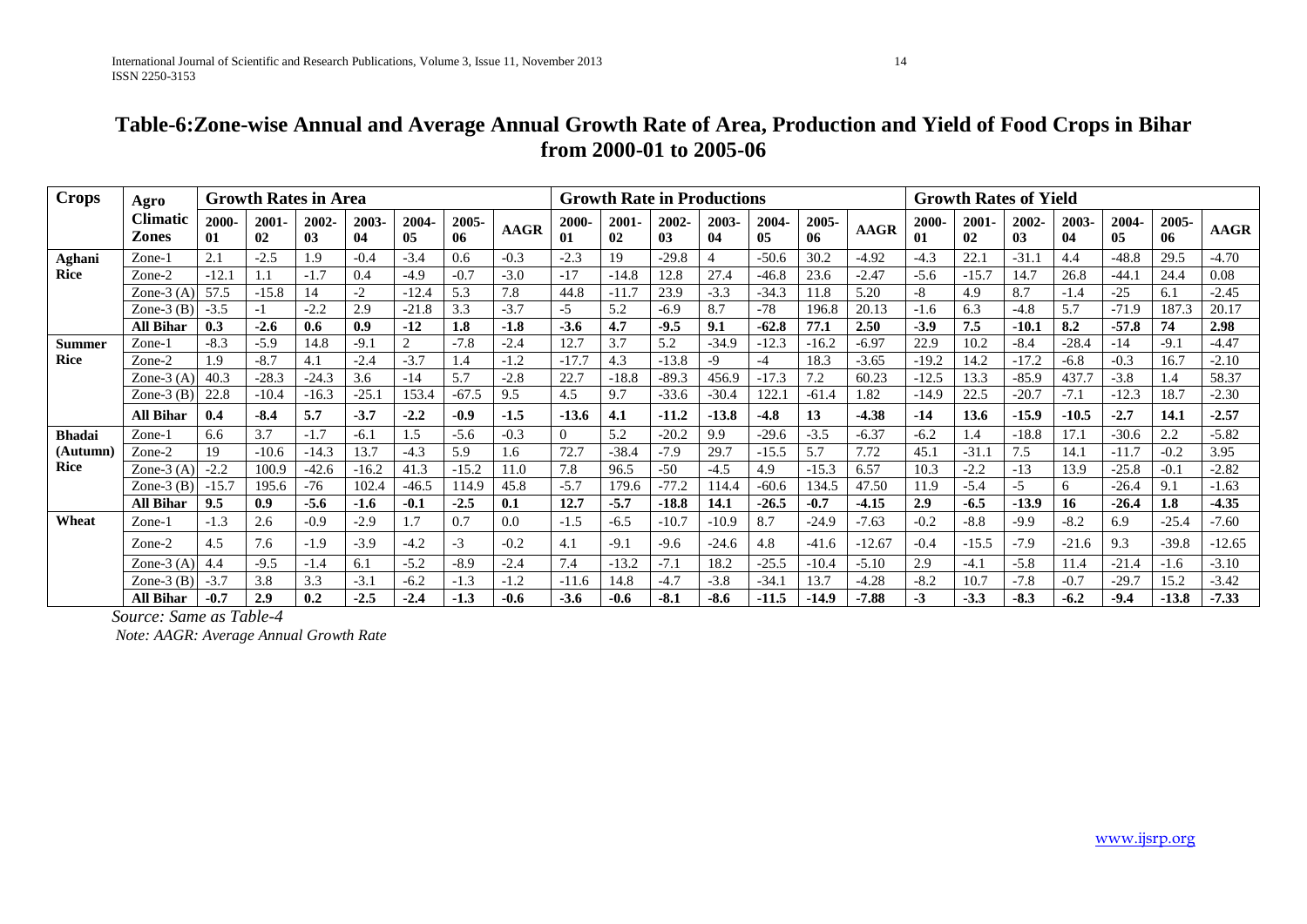The state shows poor performance in the yield of summer rice. It registered a growth rate of -14.0 percent in 2000-01, -15.9 percent in 2002-03, -10.5 percent in 2003-04 and -2.7 percent in 2004-05, however it increased by 13.6 percent in 2001-02 and 14.11 percent in 2005-06. In 2004-05, all the Zones have recorded negative growth in yield of summer rice, but a highest growth, i.e., 434.7 percent has been recorded in 2003- 04 in Zone-3(A). The state shows a positive growth in yield of bhadai rice of 2.9 percent in 2000-01, 16.0 percent in 2003-04 and 1.8 percent in 2005-06, but a negative growth of -6.5 percent in 2001-02, -13.9 percent in 2002-03 and -26.4 percent in 2004-05. The important point is that all the Zones of Bihar have recorded a positive growth in yield of bhadai rice in 2000-01 except negative growth of -6.2 percent in Zone-1. Among all Zones, Zone-2 has registered highest average rate of growth of yield of 3.95 percent under bhadai rice crops over the period. Positive growth of yield of wheat is observed in Zone-1 in 2004-05 (6.9 percent), in Zone-2 in 2004-05 (9.3 percent), in Zone-3(A) in 2000-01 (2.9 percent) and in 2003-04 (11.4 percent) and in Zone-3(B) in 2001-02 (10.7 percent) and in 2005-06 (15.2 percent).

## **The growth rates of Gross State Domestic Product (GSDP) of the states during pre and post bifurcation periods**

Bihar and Jharkhand have improved dramatically with massive jumps in per capita income and overall economic growth. From Table 7 we can observe that average growth rates for the period before the formation of the states (over 1994-95 and 2001-02) Jharkhand was growing at 3.6 per cent while Bihar grew at 4.9 per cent. The mother state Bihar was growing at faster rate over that period (Fig.2).

| <b>YEARS</b>                | <b>JHARKHAND</b> | <b>BIHAR</b> |
|-----------------------------|------------------|--------------|
| 1994-95                     | 4.2              | 10.9         |
| 1995-96                     | 2.6              | $-13.9$      |
| 1996-97                     | $-4.1$           | 23.7         |
| 1997-98                     | 26.3             | $-3.8$       |
| 1998-99                     | 5.7              | 7.5          |
| 1999-00                     | $-2.7$           | 3.6          |
| 2000-01                     | $-9.8$           | 16.0         |
| Average Growth over 1994-95 | 3.6              | 4.9          |
| and 2001-02                 |                  |              |
|                             |                  |              |

**Table 7- Growth before 2000: (Figures are in %)**

**Source: [Planning Commission Data](http://planningcommission.nic.in/data/datatable/0904/tab_103.pdf)**

*Note: Even though the states did not exist before 2000, Planning Commission has data for the areas which formed the new states.*

From Table 8 it can be observed that Jharkhand has failed to match Bihar's performance since 2000(Fig.3). Data revealed that Bihar's growth was mostly powered by a steady agricultural growth rate of 8.1 per cent over 2004-09, while the corresponding figure for Jharkhand was 1.4 per cent. This could be one of the reasons behind Jharkhand lagging Bihar in post 2000 periods. In respect of the average industrial growth rate over 2004-2009, Bihar registered 5.8 per cent whereas Jharkhand recorded much higher at 11.5 per cent.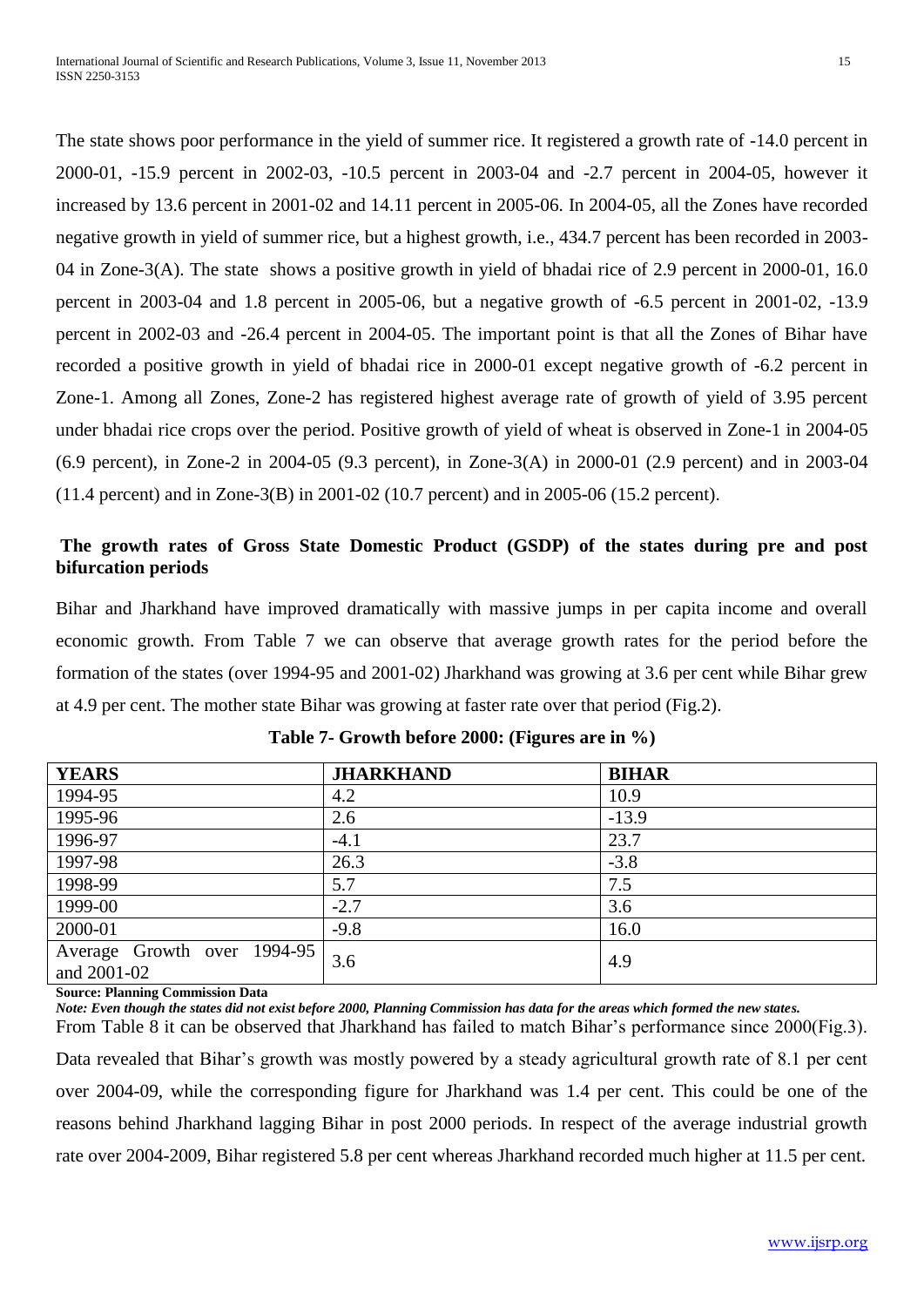



#### **Table 8: Growth after 2000: (Figures are in %)**

| <b>YEARS</b>          | <b>JHARKHAND</b> | <b>BIHAR</b> |
|-----------------------|------------------|--------------|
| 2001-02               | 6.7              | $-4.7$       |
| 2002-03               | 2.5              | 11.8         |
| 2003-04               | 8.0              | $-5.1$       |
| 2004-05               | 15.2             | 12.1         |
| 2005-06               | $-3.2$           | 0.9          |
| 2006-07               | 2.3              | 17.7         |
| 2007-08               | 20.5             | 7.6          |
| 2008-09               | $-1.7$           | 14.5         |
| 2009-10               | 4.9              | 10.4         |
| 2010-11               | 6.0              | 14.7         |
| 2011-12               | 6.5              | 13.1         |
| Average since 2004-05 | 6.3              | 11.4         |

**Source: [Planning Commission Data](http://planningcommission.nic.in/data/datatable/0904/tab_103.pdf)**



Fig.3

After the bifurcation in respect of percapita income of the states Bihar and

www.ijsrp.org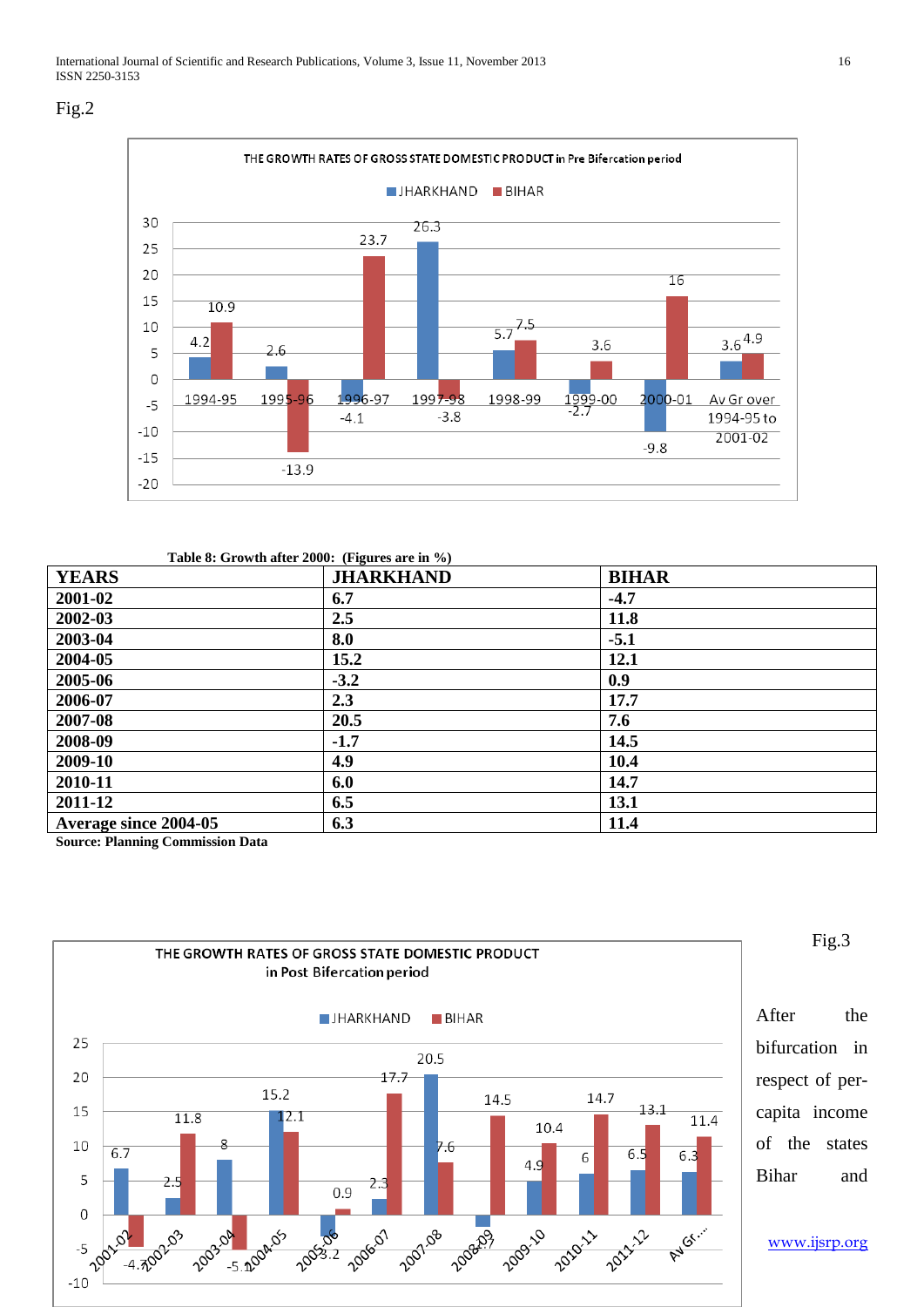Jharkhand have doubled the per-person income over the last decade (Table9).

|              | Tuble 2. I et "Cabita medine of the states" |                                      |                                                                     |
|--------------|---------------------------------------------|--------------------------------------|---------------------------------------------------------------------|
| <b>State</b> | <b>Per-Capita Income</b><br>$2000-01$ (Rs.) | Per-Capita<br>Income $2010-11$ (Rs.) | Per-Capita<br>of<br>Income<br>$2010-11$ as a multiple of<br>2000-01 |
| 1. Bihar     | 6,554                                       | 13,632                               | 2.0                                                                 |
| 2. Jharkhand | 9,980                                       | 21,734                               | 2.1                                                                 |

 **Table 9: Per-Capita Income of the states**

**Source: [Planning Commission Data](http://planningcommission.nic.in/data/datatable/0904/tab_109.pdf)**

Over 2004-09, Jharkhand has done a better job in reduction of poverty than Bihar. Jharkhand has reduced it by 6.2 per cent while Bihar has managed only by 0.9 per cent (Table10). If we take absolute number of poor people into account Bihar did the worst with an increase of 5 million (49 million to 54 million) over 2004- 09. Jharkhand reduced the number of poor people by 1 million (12 million to 11 million).

### **Table 10: Number of people below poverty line**

| <b>States</b> | Poverty Rate 1993-94<br>(9/0) | Poverty Rate 2004-05<br>$\frac{1}{2}$ | Poverty Rate 2009-10<br>$($ %) | % Reduction in<br>poverty since 2004-05 |
|---------------|-------------------------------|---------------------------------------|--------------------------------|-----------------------------------------|
| <b>Bihar</b>  | 60.5                          | 54.4                                  | 53.5                           | 0.9                                     |
| 2. Jharkhand  | <b>NA</b>                     | 45.3                                  | 39.1                           | 6.2                                     |

*Note- Poverty Rate- Number of people below poverty line as a % of total population Source: [Planning Commission Data](http://planningcommission.nic.in/data/datatable/0904/tab_45.pdf)*

If we look at Bihar's year-wise growth rates performance against 'similar' states like Orissa, Madhya Pradesh, and Rajasthan we can conclude that Bihar had actually done better than almost all states(Table11and Fig.4).

**Table 11: Growth In Bihar Against Other States(Figures in %)**

| Year                                  | <b>Bihar</b> | <b>Orissa</b> | <b>Madhya</b><br><b>Pradesh</b> | Rajasthan |
|---------------------------------------|--------------|---------------|---------------------------------|-----------|
| 2005-06                               | 0.9          | 5.6           | 5.3                             | 6.6       |
| 2006-07                               | 17.7         | 12.8          | 9.2                             | 11.6      |
| 2007-08                               | 7.6          | 10.9          | 4.6                             | 5.1       |
| 2008-09                               | 14.5         | 7.7           | 12.3                            | 9.0       |
| 2009-10                               | 10.4         | 6.6           | 10.5                            | 5.5       |
| 2010-11                               | 14.7         | 8.6           | 8.1                             | 10.9      |
| 2011-12                               | 13.1         | 7.1           | N.A                             | N.A       |
| Average Growth<br>over 2005-12        | 11.3         | 8.5           | 8.3                             | 8.1       |
| Average Growth over 1994-02           | 4.9          | 3.9           | 4.7                             | 7.3       |
| Change in % growth over the 2 periods | 6.3          | 4.6           | 3.6                             | 0.8       |

*Source: [Planning Commission Data](http://planningcommission.nic.in/data/datatable/0904/tab_110.pdf)*

Fig.4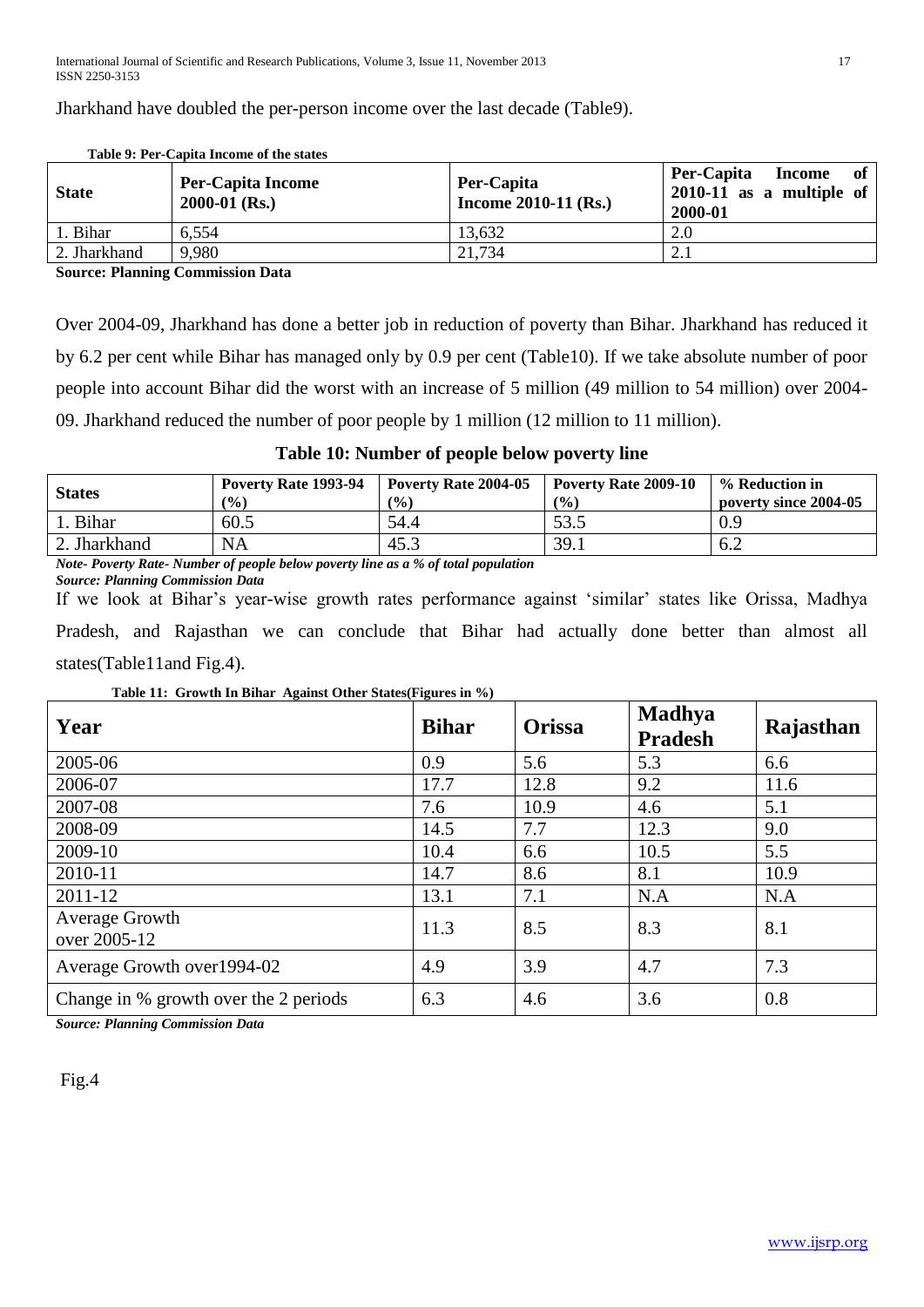

#### **Conclusion**

The study shows that the Bihar has diversified agriculture production in favour of horticulture and commercial crops at very slower rate during the post-bifurcation period. But, it is important to highlight that the area under food grains still occupies more than 86 percent of total cropped area due to the traditional cropping pattern as well as traditional food habits. Therefore, area, production and yield of non-food grain crops are more stable as compared to food grain crops. Among the agro-climatic Zones in Bihar, highest share in area and production of aghani rice, lineseeds, seasamum, pea, gram and lentil has been found in Zone-3(B), while bhadai rice, wheat, rapeseeds and mustard, and arhar has been found in Zone-1. Similarly, highest share of area and production of summer rice and sunflower has been found in Zone-2. Whereas, the highest share of area under moong cultivation has been found in Zone-2, but its production has not been maintained. As a result, share of production of moong has been recorded highest in Zone-1. Amongst the agro-climatic Zones of Bihar, the per capita income is highest in Zone-3(B) which is higher than the state average followed by Zone-3(A), Zone-1 and Zone-2. The most prosperous Zone in Bihar is Zone-3(B) and within it, Patna appears at the top. While, in Zone-3(A) and Zone-1, Munger and Begusarai appears most prosperous districts enjoying highest per capita net district domestic product (PCNDDP). Zone-2 is dominated by agriculture and allied sector and it is the least prosperous Zone in the state. In this Zone, Katihar appear to be the highest prosperous district, while Araria at the bottom is having lowest per capita income.

After the bifurcation of Bihar, the growth rate in terms of both GSDP and NSDP showed remarkable increase in almost all sub-sectors as compared to pre-bifurcation period. However, agriculture and allied sector has accounted miserable growth rate as compared to industrial and services sector. The share of agriculture and allied sector has declined from 46.70 percent to 26.51 percent during 1990-91 to 2008-09. Despite sharp decline of its share in NSDP, agriculture still plays a vital role in the development of Bihar.